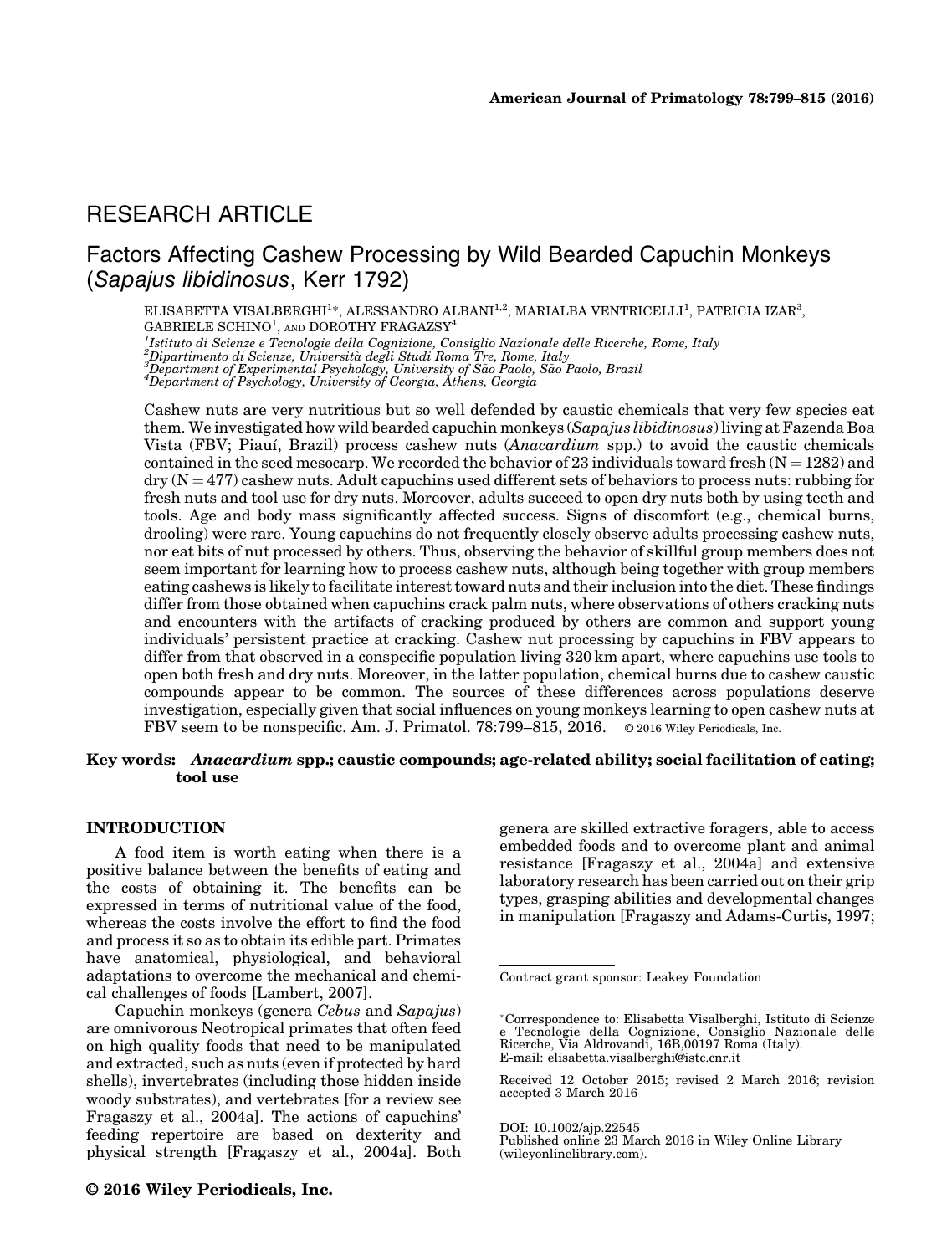Spinozzi et al., 2004; Truppa et al., 2016]. Moreover, the masticatory morphology of tufted capuchins (genus Sapajus), more robust than in the gracile capuchins (genus Cebus), allows the former genus to broaden its dietary niche to include mechanically protected fruits, bromeliads, and other vegetation when fleshy fruit is relatively scarce [Wright, 2005; Wright et al., 2009]. Finally, a few species within the genus Sapajus are also habitual tool users in the wild and feed on food items which they could not otherwise obtain [S. libidinosus, Canale et al., 2009; De Moraes et al., 2014; Ferreira et al., 2010; Fragaszy et al., 2004b; Mannu and Ottoni, 2009; Mendes et al., 2015; Moura and Lee, 2004; Spagnoletti et al., 2011; Waga et al., 2006; S. xanthosternos, Canale et al., 2009; S. flavius, Ferreira et al., 2010; Souto et al., 2011].

Complex procedures to process food require practice to develop adult skills that eventually contribute to fitness [Janson and van Schaik, 1993]. White-faced capuchin monkeys (Cebus capucinus) become proficient at multi-step extractive foraging techniques following years of practice [Perry and Jimenez, 2012]. White-faced capuchins open Sloanea terniflora (a fruit thickly covered with urticating hairs that can be extremely irritating to the eyes and skin) and Luehea candida (woody dehiscent pods 5–8 cm long, containing small winged seeds) by performing rubbing, pounding, and fulcrum use (i.e., applying force on an object working against a substrate used as fulcrum) [O'Malley and Fedigan, 2005a; Panger et al., 2002]. These relatively complex behaviors are acquired slowly and age-related differences in feeding competence are evident [O'Malley and Fedigan, 2005a] as well as differences across field sites and individuals [O'Malley and Fedigan, 2005b; Panger et al., 2002]. Juvenile Sapajus apella slowly learn to locate and extract invertebrate larvae embedded in bamboo stalks [Gunst et al., 2008, 2010a,b]. Finally, tufted capuchins become able to use stone hammers and stone (or wooden) anvils to open palm nuts after a lot of practice when about 4 years of age or older [Fragaszy et al., 2013; Resende et al., 2008; Spagnoletti et al., 2011].

The cashew tree (Anacardium spp.), native to the Northeast of Brazil, produces "double fruits" consisting of an accessory hypocarp (also called pseudo-fruit or apple; hereafter, apple) and a hard drupe [Mitchell and Mori, 1987]. The drupe (hereafter, nut) contains the cashew seed (hereafter, kernel) which is protected by a mesocarp with a honeycomb structure containing the cashew nut shell liquid (hereafter, CNSL), strongly irritant to skin and mucosae [Mitchell and Mori, 1987; Rosen and Fordice, 1994]. The mesocarp contains caustic chemicals both when nuts are immature, soft, and green (hereafter, fresh nuts) and when mature, dry, tough, and gray/brown (hereafter, dry nuts) (Fig. 1). In the fresh nut, the CNSL is more liquid, whereas in the dry nut, it is more viscous. Fresh cashew nuts appear

to present no more mechanical demands than other fruits that capuchins bite open, while dry nuts are harder, though adult capuchins of both sexes can still crack them with their teeth [Chalk et al., 2016; J Chalk. Unpublished data; E Visalberghi. Personal observation].

Apparently, humans and bearded capuchins are the only primate species that process cashew nuts to eat the kernels. Traditionally, humans roast or boil the dry nuts to decarboxylate anacardic acid, the main component of CNSL [Gallina Toschi et al., 1993; Mohod et al., 2010]. In modern factories, nuts are cooked and protective clothing, such as gloves and masks, are worn by workers who handle them. So far, reports on S. libidinosus accessing the seed of cashew nuts concern two populations living 320 km apart in the State of Piauı (Brazil): namely, the population of Serra da Capivara National Park (hereafter SCNP) for which cashew nuts are the most common encased food exploited with tools [Falotico, 2011] and the population of Fazenda Boa Vista (hereafter, FBV; [Sirianni and Visalberghi, 2013]) for which the most common encased food exploited with tools are several species of palm nuts [Spagnoletti et al., 2011].

Wild bearded capuchin monkeys of FBV exploit cashew trees by eating both the apple and the kernel contained inside the nut. In a pilot study, Sirianni and Visalberghi [2013] reported that the monkeys at FBV use different techniques to access the kernel of fresh and dry nuts. When the nut is fresh, typically capuchins repeatedly rub it on rough surfaces until the shell is partially open and then they extract the kernel with their index finger. In contrast, when the nut is dry, capuchins typically use a tool to crack the shell and expose the kernel. Possibly, these two techniques accommodate the different mechanical and chemical challenges associated with nuts of differing maturational stages. When the nut is fresh, it may be better to perforate the mesocarp by rubbing the nut on a tree limb than cracking it with a tool, since the latter behavior is likely to contaminate the kernel with the caustic liquid. This contamination is indeed risky: for the S. libidinosus living in the SCNP that strike fresh cashew nuts with stones, rather than rub them, is not uncommon to have blisters on their lips [Falotico, 2011; Luncz et al., 2015]. So far, there are no reports concerning other populations of S. libidinosus, other species of Sapajus and Cebus, or other nonhuman primate species consuming the kernels of cashew nuts, although reports of other species of primates eating the fleshy cashew apples are common (e.g., Alouatta palliata [Glander, 1982]; Ateles geoffroyi [Carpenter, 1935]; Papio sp., Colobus guereza [Lee and Priston, 2005]; Cebus olivaceus [John Robinson. Personal communication]; C. capucinus, [Perry and Manson, 2008]). Also chimpanzees raiding cashew plantations eat only the cashew apple and drop the nut on the ground [Hockings and Sousa, 2012].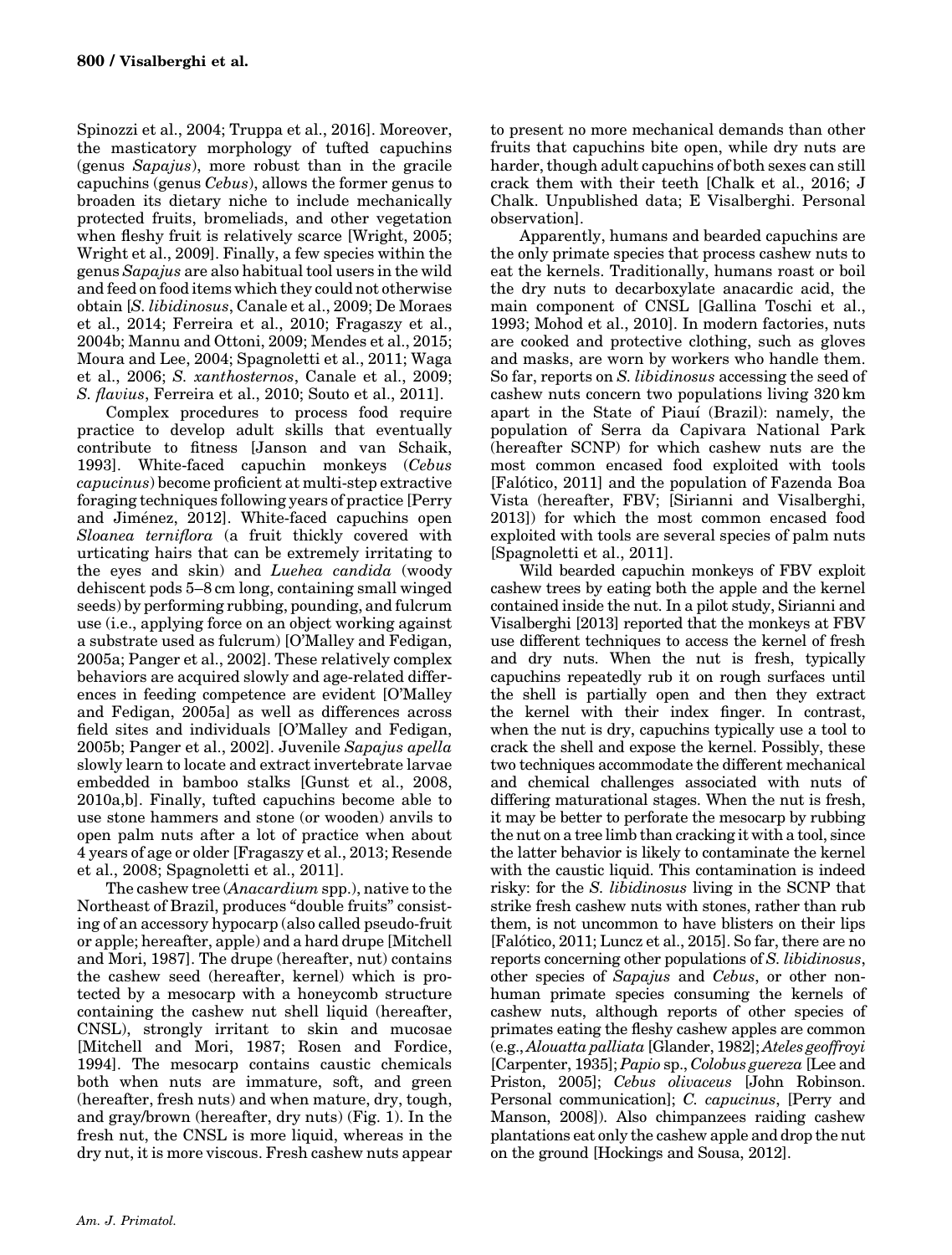

Fig. 1. Sagittal section of a fresh cashew nut (left); note the white kernel and in the close-up the spongy mesocarp whose tubules contain the CNSL. Cracked dry cashew nuts with the tough mesocarp containing caustic resin (right).

Cashew nuts are high in energy. One hundred grams of cashew kernels collected in FBV correspond to 580 Kcal distributed in a balanced manner across carbohydrates, fat, and protein (value calculated from Peternelli [2015]). Moreover, the cashew kernel contains all the essential amino acids in the right proportions, and the United States Department of Agriculture considers cashews a food of choice for humans [USDA, 2015]. Therefore, we assume that cashews are a food of choice for other omnivorous primates, including capuchin monkeys.

Thus, cashews nuts are a first-rate food protected by a powerful chemical deterrent that can be avoided by using particular processing techniques the acquisition and expression of which may vary in accord with age, body mass, and social influences. The first goal of this study was to corroborate Sirianni and Visalberghi [2013] preliminary findings on the types of processing behaviors used by capuchin monkeys for cashew apples and nuts using targeted sampling of a larger number of individuals, including young ones. The second goal was to determine whether age and body mass influenced success and time spent feeding on cashew apples and extracting the kernels. The third goal was to find out whether social influences were likely to support the acquisition of nut processing skills. For this purpose, we assessed whether the attention paid by youngsters was selectively directed to proficient group members. We also monitored whether the monkeys collected leftovers previously owned by group members and whether they showed evidence of having contacted the caustic CNSL.

### Age and Experience

Capuchin monkeys' diet includes many foods that require special handling and extraction techniques [e.g., Agostini and Visalberghi, 2005; Fragaszy, 1986; Gunst et al., 2008, 2010a; Melin et al., 2014; O'Malley and Fedigan, 2005a,b; Panger et al., 2002; Perry and Jiménez, 2012; Wright et al., 2009]. Since cashew nuts require extractive processing as well, we expected the age of an individual (that reflects her/ his experience in processing food), will correlate with efficiency, although it is likely that efficiency reaches

an asymptote at a certain age, as it does for other foods [Resende et al., 2014]. Many food processing behaviors emerge early in life but need extended practice to be effective or properly executed. Already in the first year of life, capuchins perform rubbing and pounding behaviors, though ineffectively, to modify food items [Fragaszy et al., 2004a]. Although pounding objects on hard surfaces appears already in the first year of life, the effective use of hammer and anvil tools to crack palm nuts does not occur routinely until capuchins are about 4 years of age or older [Eshchar et al., submitted a; Resende et al., 2008]. Finally, the effective behavior used by whitefaced capuchins to obtain the seeds of Luehea candida are performed more often and are better organized in adults than in youngsters [O'Malley and Fedigan, 2005a].

Therefore, in the present study, we expected that an individual's probability of success at obtaining the kernel increases with age and time spent processing an individual cashew nut decreases with age. Moreover, since cracking a fresh nut with a stone contaminates the kernel with caustic chemicals present in the liquid of the mesocarp [Sirianni and Visalberghi, 2013], we expected proficient capuchins to use tools to exploit dry nuts, but not to exploit fresh nuts. Finally, since rubbing breaches the mesocarp when the nut is fresh but not when it is dry, we expected proficient capuchins to rub only fresh nuts.

### Body Mass

To breach the mesocarp and access the kernel of fresh nuts, forceful rubbing is necessary. In contrast, to crack the mesocarp of dry nuts with a tool (and access its kernel) the strikes should not be forceful since the shell is not very hard. Studies carried out on tool use to crack palm nuts in FBV demonstrated that body mass (which correlates positively with the maximum force of an individual's strike) affects success at cracking high resistance nuts but not at cracking low resistance nuts and that, for both types of palm nuts, sex per se does not affect success [Fragaszy et al., 2010; Spagnoletti et al., 2011]. Therefore, we expected body mass to positively correlate with probability of success at opening fresh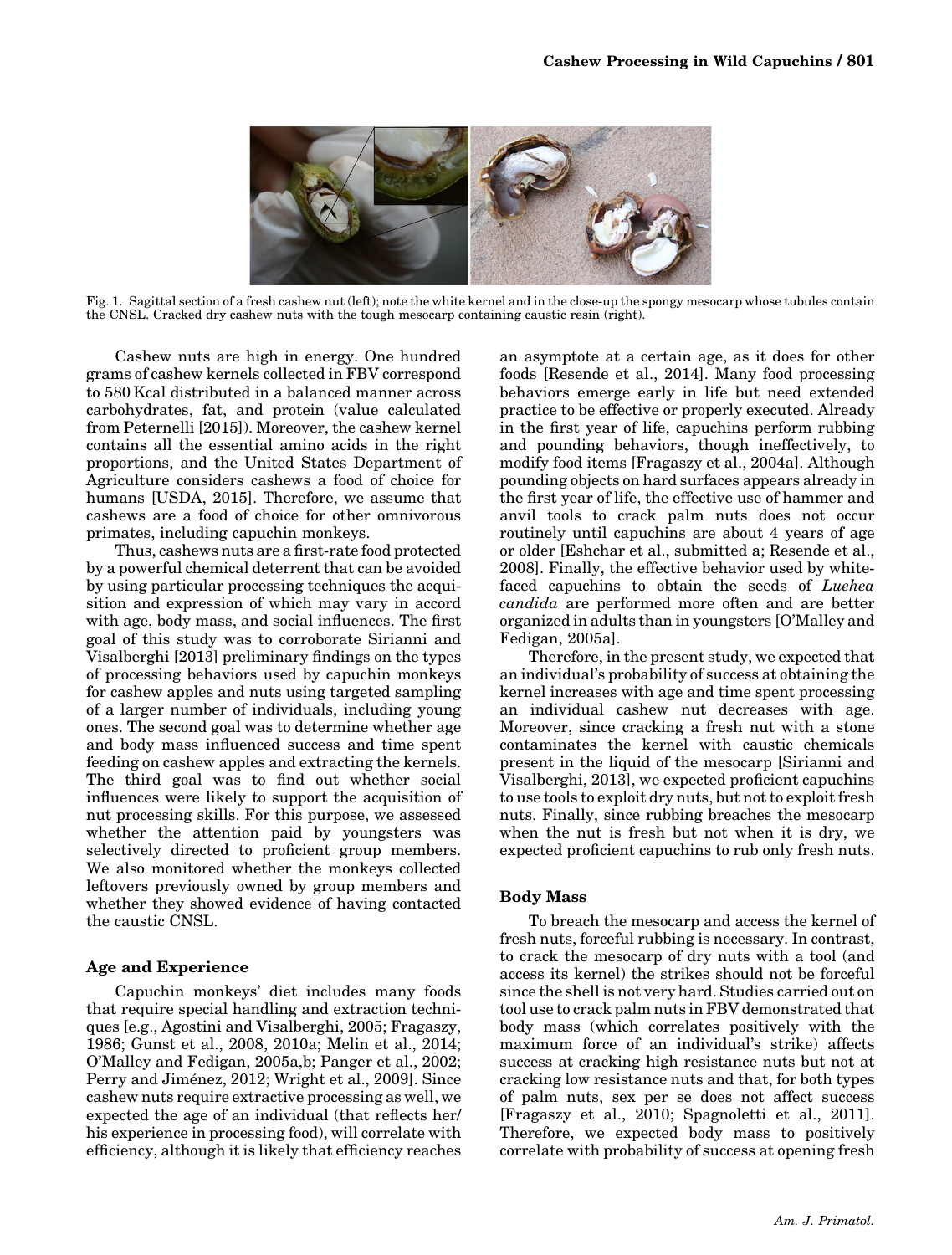cashew nuts that need to be rubbed but not to correlate with probability of success at opening dry cashew nuts that do not require forceful strikes.

# Attention to Others

In many species, extractive foraging actions and manipulative activities are socially influenced, and social influences appear to contribute to the acquisition of skills in these activities [for a review see Rapaport and Brown, 2008]. The processing techniques used to exploit cashews in FBV are excellent candidates for social influences. Although data collection in the present study was not specifically designed to investigate this topic, as has been done for stone tool use in bearded capuchin monkeys [Eshchar et al., in press; Fragaszy et al., 2013], our method allows us to assess whether youngsters pay more attention to more proficient individuals than to less proficient ones.

# Avoidance and Acceptance of Risky Food

Aversive experiences with a novel food induce food aversion [Garcia et al., 1955; for a discussion on the phenomenon in primates, see Visalberghi, 1994]. Therefore, individuals unable to process nuts without contacting the CNSL should be less interested in getting cashew nuts than those who have acquired the proper processing technique. However, as individuals become more proficient, they should overcome their reluctance and exploit this high energy food. Information on wild primates feeding on items containing caustic substances is absent. However, O'Malley and Fedigan [2005a] suggest that the rare consumption of Sloanea by juvenile C. capucinus may also reflect a form of risk-aversion since the hairs defending these fruits produce irritation. Therefore, we expected infants and young juveniles (i) to contact the "risky" nuts less than adults and (ii) to contact the "non-risky" apples and eat them to the same extent as adults.

# **METHODS**

# Study Site, Groups, and Data Collection

The data were collected in FBV ( $9°39'$  S,  $45°25'$  W), in the State of Piauı, Brazil [for a detailed description, see Visalberghi et al., 2007 and Spagnoletti et al., 2012]. Cashew trees are common in the transition area between Cerrado (wooded savannah) and Caatinga (thorny bush) [Oliveira and Marquis, 2002] where FBV is situated.

Systematic data were collected in 2012 and 2013 between mid-August and late October, that is, during the cashew season. Subjects belonged to the Chicao group, a fully habituated group of Sapajus libidinosus (previously Cebus libidinosus, [see Lynch Alfaro et al., 2012a,b]). This group consisted of 19

individuals in 2012 and 23 individuals in 2013. Table I reports detailed information about the age of each subject when data were collected. Individuals below 18 months of age (which is the average weaning age at FBV; EthoCebus. Unpublished data) were considered infants, individuals older than 5 years, or about this age in 2012 (as Doree who was already mother [Fragaszy et al., 2016] and Pati who had the same age of Doree) were considered adults, finally individuals in-between were considered juveniles. Note that hereafter when referring to both infants and juveniles, we will use the term youngsters.

The group was followed 6 days a week, from dawn to dusk. Focal animal follows were conducted using continuous recording of behaviors [Martin and Bateson, 1993] on a single subject. Observations started when the focal subject was in a cashew tree (or within 5 m from it and moved into the cashew tree within 3 min). The observations lasted  $10 \pm 3$  min. Whenever the focal subject was out of sight for more than 3 min, the observation ended and the data were excluded. Whenever the subject was engaged in cashew processing within 10 min after the start of the observation, the observation was continued until the food item was exploited; focal sessions spanning less than 7 min were discarded from the analysis. For each subject, we collected 15 observations in 2012 and an average of 19.9 observations in 2013 (range 3–27; all subjects with 18 or more sessions and Pati and Cangaceiro, two peripheral males, with three sessions). We sought to collect a focal observation from all group members before beginning a further observation with any subject. When choosing the subject of the next observation, we actively searched for the least observed individuals, but if the latter were absent or away from a cashew tree, we proceeded to observe other individuals. Within each round of observations, the order in which individuals were sampled was random.

In 2012, data were collected by A.A. and a field assistant (Marino Junior Fonseca de Oliveira). In 2013, data were collected by M.V. and a field assistant (Marcio Fonseca de Oliveira). In 2013, when nuts were dry a second field assistant (Rone Pires de Oliveira) weighed the hammers and identified their material (see below). Observational data were collected using personal digital assistants (Hewlett Packard iPAQ Pocket) equipped with The Observer XT 10 software package (Noldus Information Technology) after a training period during which inter-observer reliability assessed by kappa coefficient for behavioral patterns reached  $+0.89$  between A.A. and  $M.J.F.O., +0.87$  between A.A. and  $M.V.,$  and  $+0.84$  between M.V. and M.F.O.

The behaviors recorded with The Observer are defined in Table II (see the videos provided as Supplemental Material S1–S7). We recorded the feeding behavior performed by the focal subject and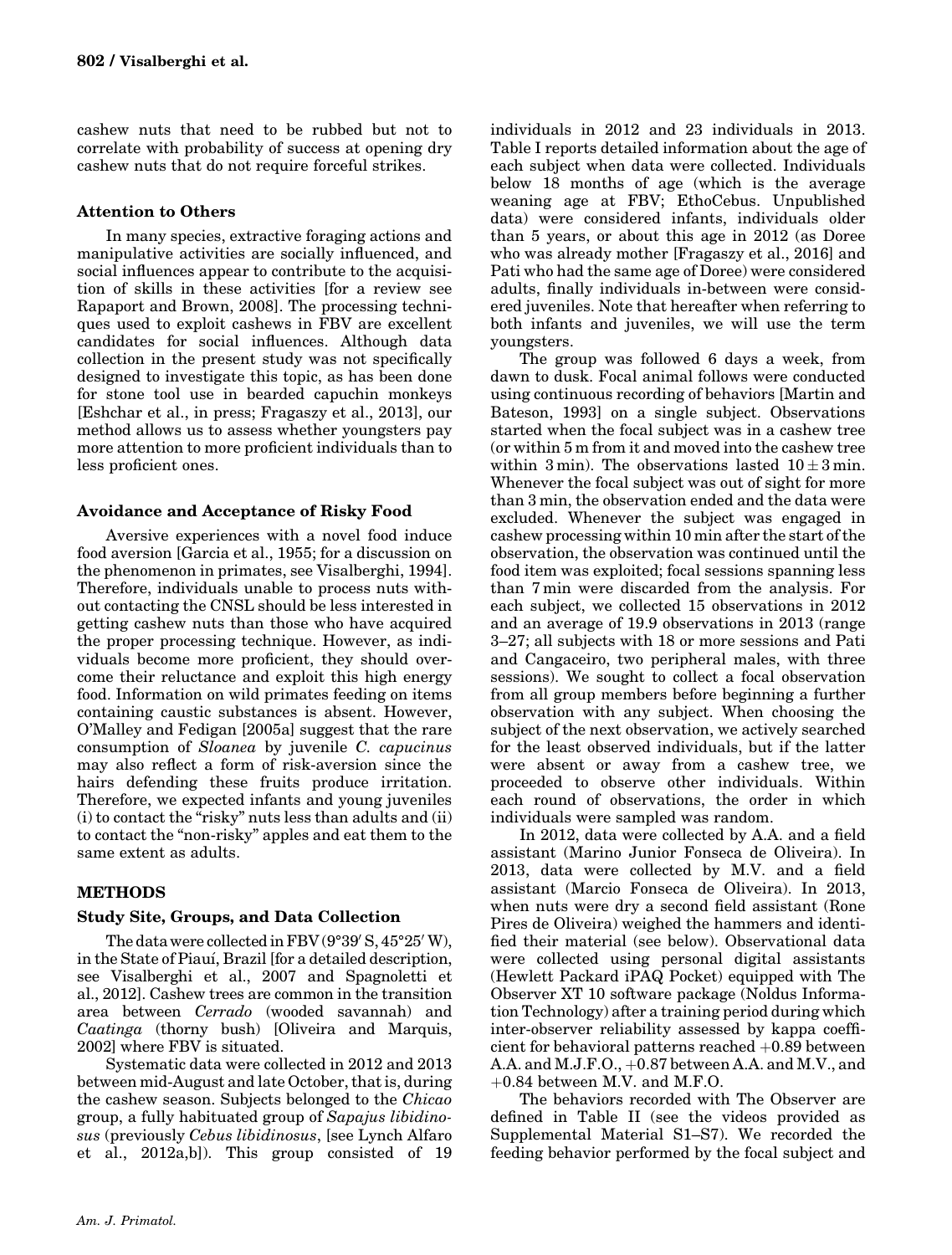|                 |              |      | Body mass (kg)    |                          | Age (years; months; days) |
|-----------------|--------------|------|-------------------|--------------------------|---------------------------|
| Name            | Sex          | 2012 | 2013              | 2012                     | 2013                      |
| Mansinho        | M            | 3.52 | 3.41              | 15; 2; $15^{\circ}$      | 16; 2; $15^{\circ}$       |
| Piaçava (Alpha) | $\mathbf F$  | 1.86 | 1.86              | 13; 7; $15^{\circ}$      | 14; 7; $15^{\circ}$       |
| Teninha         | $\mathbf F$  | 2.02 | 2.10              | 12; 7; $15^{\circ}$      | 13; 7; $15^{\circ}$       |
| Jatobá (Alpha)  | $\mathbf{M}$ | 4.12 | 4.16              | $12; 2; 15^{\mathrm{a}}$ | $13; 2; 15^a$             |
| Teimoso         | М            | 3.48 | 3.51              | 12; 2; $15^{\circ}$      | 13; 2; $15^{\circ}$       |
| Chuchu          | F            | 1.98 | 2.04              | 10; 2; $15^{\circ}$      | $11; 2; 15^{\circ}$       |
| Dita            | $\mathbf F$  | 2.02 | 2.12              | $9; 2; 15^a$             | $10; 2; 15^{\mathrm{a}}$  |
| Tomate          | М            | 1.99 | 2.34              | 5; 7; 16                 | 6; 7; 16                  |
| Catu            | $\mathbf M$  | 2.07 | 2.47              | 5; 5; 10                 | 6; 5; 10                  |
| Cangaceiro      | М            | 2.08 | 2.37              | 4; 10; 26                | 5; 10; 26                 |
| Pati            | М            | 2.08 | 2.50              | 4; 8; 13                 | 5; 8; 13                  |
| Doree           | F            | 1.56 | 1.78              | 4; 8; 6                  | 5; 8; 6                   |
| Paçoca          | $\mathbf F$  | 1.44 | 1.66              | 3; 7; 13                 | 4; 7; 13                  |
| Pamonha         | $\mathbf F$  | 1.32 | 1.57              | 3; 7; 13                 | 4; 7; 13                  |
| Coco            | М            | 1.37 | 1.65              | 3; 1; 1                  | 4; 1; 1                   |
| Thais           | $\mathbf F$  | 1.13 | 1.34              | 1; 6; 14                 | 2; 6; 14                  |
| Chani           | $\mathbf F$  | 0.99 | 1.17              | 1; 6; 14                 | 2; 6; 14                  |
| Presente        | $\mathbf M$  | 1.09 | 1.45              | 1; 5; 0                  | 2; 5; 0                   |
| Cachaça         | М            | 0.41 | 1.10              | 0; 5; 0                  | 1; 5; 0                   |
| Divina          | F            |      | 0.97 <sup>b</sup> |                          | 0; 9; 8                   |
| Titia           | $\mathbf F$  |      | 0.66              |                          | 0; 7; 12                  |
| Patrícia        | $\mathbf F$  |      | 0.57              |                          | 0; 7; 4                   |
| Donzela         | $\mathbf F$  |      | 0.40              |                          | 0; 6; 30                  |

TABLE I. Subjects. Name, Sex (F, Female; M, Male), Body Mass, Age (Years, Months, and Days), when Observations Started on August 15th 2012 and 2013

For the individuals for which birth dates are unknown, age was estimated. The alpha male and female are indicated.

a The age of these subjects was estimated on the basis of several parameters (EthoCebus, Unpublished data).

<sup>b</sup>The weight of this subject was estimated on the basis of infants<sup>2</sup> growth curve in Fragaszy et al. (in press).

the food target (apple, fresh nut, or dry nut). A cashew nut is fresh when it has an immature green exocarp and a spongy mesocarp. A cashew nut is dry when it has a gray/brown exocarp and a tough mesocarp (see Fig. 1). Success was scored when the apple was eaten and the leftover discarded, or when the seed contained in the nut was eaten and the exocarp discarded. Processing time was the sum of the duration of all the behaviors directed to the target food from when it was collected until the food was consumed or discarded.

When monkeys cracked dry nuts with a tool, we scored whether the anvil they used was on the ground (e.g., a stone, a root) or above the ground (e.g., a tree branch). Moreover, in 92 episodes of tool use, we recorded the tool material (sandstone, siltstone, or palm nut shell). In 80 episodes (out of the 92), we also weighed the tool.

For the purpose of evaluating possible social influences, we recorded all the occurrences in which the focal subject (i) took a food item partially consumed by another individual; (ii) looked (for any duration) at a group member from a distance of 1 m or less while the other processed a nut or an apple (the identity of the group member was also noted). For the purpose of evaluating possible responses to CNSL, we recorded if the focal subject scratched its hands or face, and if she/he drooled. Finally, at the end of each observation, we noted whether the subject's face or hands exhibited evidence of chemical burn, such as blisters.

We adhered to the American Society of Primatologists/Association for the Study of Animal Behaviour guidelines for the treatment of animals in behavioral research and teaching and to the American Society of Primatologists' principles for the ethical treatment of primates. Permits to EthoCebus research were given by IBAMA SISBIO: 28689-3 and CNPq: 002547/2011-2.

# Data Analysis

Most analyses were based on generalized linear mixed models. Depending on the nature of the dependent variable, we used logistic regressions (for binary variables), negative binomial regressions (for count variables), and linear regressions (for continuous variables). A first set of analyses compared the probability of success and the time taken to open the food item (apples, fresh nuts, and dry nuts). Other analyses were run separately for the two kinds of nuts.

A second set of analyses focused on the individual and behavioral characteristics that affected success in opening the nuts (binary dependent variable) and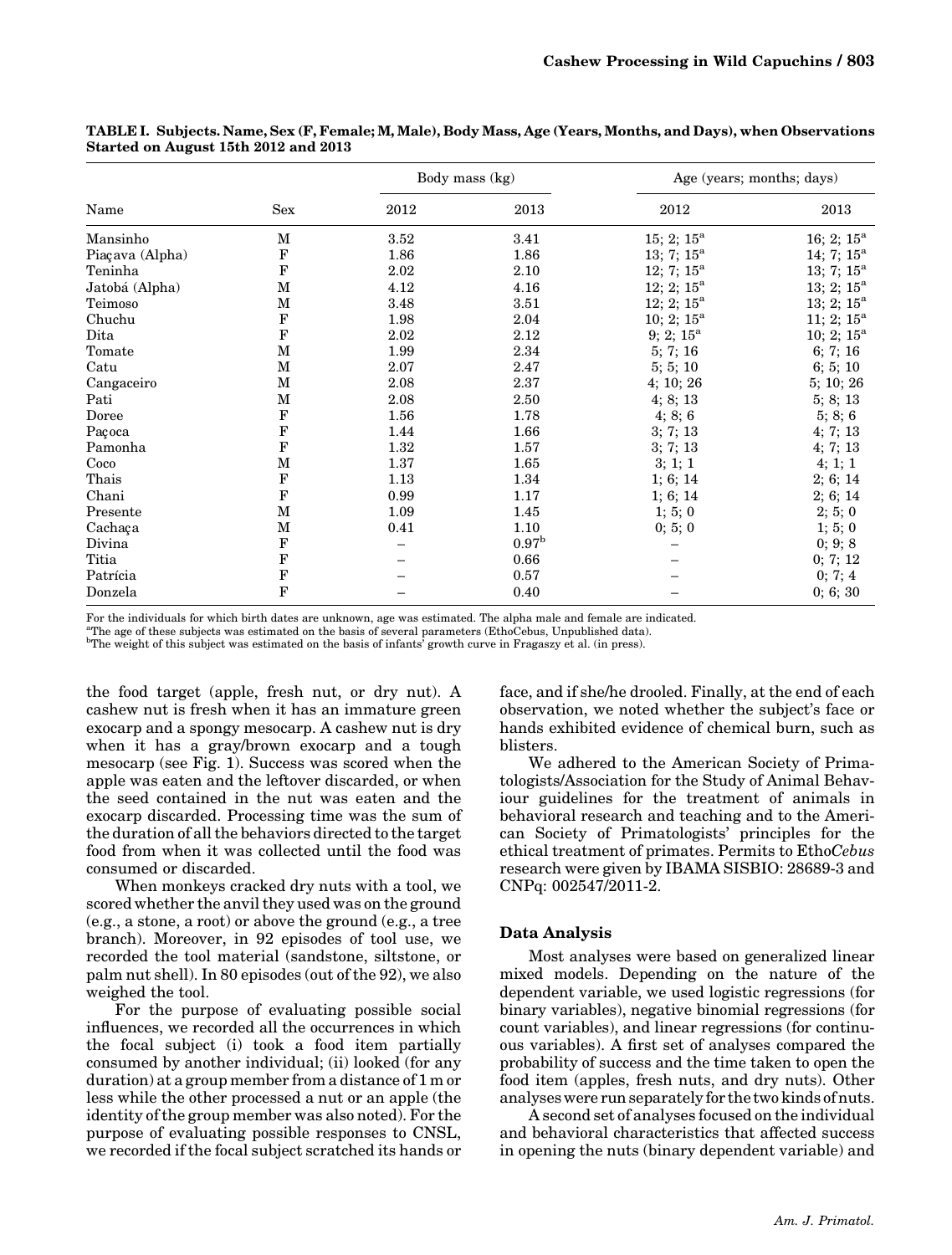| Behavior                                | Description                                                                                                                                                    |
|-----------------------------------------|----------------------------------------------------------------------------------------------------------------------------------------------------------------|
| Foraging                                | To search for food while being in a cashew tree, or on the ground below it                                                                                     |
| Behaviors directed toward the food item |                                                                                                                                                                |
| Eating                                  | To chew the food target and ingest it                                                                                                                          |
| Licking/sucking                         | To contact with the tongue or extract liquid by compressing the lips                                                                                           |
| Rubbing                                 | To move the food target back and forth (or in one direction only) on a surface                                                                                 |
| Processing with teeth.                  | To take an encased item with teeth (usually canines) out of its case (without evident contact<br>between lips and food target)                                 |
| Processing with hands                   | To exert force on the food target with the hand(s) in order to tear it apart                                                                                   |
| Extracting with fingers                 | To take an encased item with one finger/nail (usually index finger) out of its case                                                                            |
| Pounding                                | To bang the food target. The food is held with one or both hands and pounded one or several<br>times in succession against a hard surface                      |
| Tapping/shaking                         | To strike gently with a light blow or blows. Either tap object with fingers or tap object on a<br>surface. Or to move to and fro in short, irregular movements |
| Rolling                                 | To rotate the food target held between hands by moving them in opposite directions, or to roll the<br>food target over a surface                               |
| Tool using                              | To use a percussor, usually a stone, to access the encased nut                                                                                                 |
| Other behaviors                         |                                                                                                                                                                |
| Scratch                                 | To scratch hand(s) or to scratch face                                                                                                                          |
| Attention                               | To attend to another individual who is feeding on cashew nut or apple. The focal subject looks at<br>the other from a distance of 1 m or less                  |
| Drooling                                | Abundant salivation due to food ingestion                                                                                                                      |
| Other                                   | Includes behaviors not listed above (playing, grooming, resting, mating )                                                                                      |

TABLE II. List and Description of the Behaviors Scored

the time taken to process and eat them (continuous dependent variable). Independent variables entered into analyses were either individual characteristics (sex, age, and body mass) or the presence/absence of the two most important behavior patterns used to open the cashew nuts, rubbing and tool use. The subject identity was always entered as a random effect to avoid pseudo-replication.

For a third set of analyses, we calculated individual hourly rates of contact with the nuts (calculated separately for the 2 years of observation as a measure of the interest in the different kinds of nuts) and entered them as the dependent variable in a linear regression that included sex and age as the independent variables and the subject identity as a random effect.

We also calculated individual counts of episodes of paying attention to others processing nuts and entered them in a negative binomial regression that included sex and age as the independent variables, observation time as the exposure variable, and the subject identity as a random effect. Finally, we used within-subject conditional negative binomial regressions to evaluate if youngsters paid more attention to other group members processing nuts depending on the latters' sex and age (youngster or adult; a proxy for proficiency), and to evaluate if scratching occurred more often during the manipulation of nuts than of apples. For the former analysis, we estimated the time each individual was available as a potential target of attention on the basis of the

proportion of observation time the individual spent processing cashew nuts, and entered this value as the exposure variable.

In the analysis concerning the effects of hammer type on the probability of success, a categorical variable with more than two levels (hammer type: siltstone, sandstone, palm nut shell) was included among the independent variables. We used a Wald test to assess its overall significance.

### **RESULTS**

### Success, Behaviors, and Processing Time

For the three types of food items and for each subject, Table III reports the number of food items processed, the percentage of successful episodes, the duration of processing time per item processed, and the percentages of processing time spent performing each behavior.

Success was achieved in 99% of the apple episodes (Table IIIa). Individuals below 1 year of age accounted for most of the failures; however, even them were successful in more than 90% of their episodes (Fig. 5a). The behaviors directed toward the apple consisted mainly in eating and sucking (Fig. 2 and Supplemental Material S1). Other behaviors (pounding, rolling, rubbing, and tapping/shaking) were only occasionally performed, mostly by youngsters, and many were never observed (extracting with fingers, processing with hands, processing with teeth, and tool using).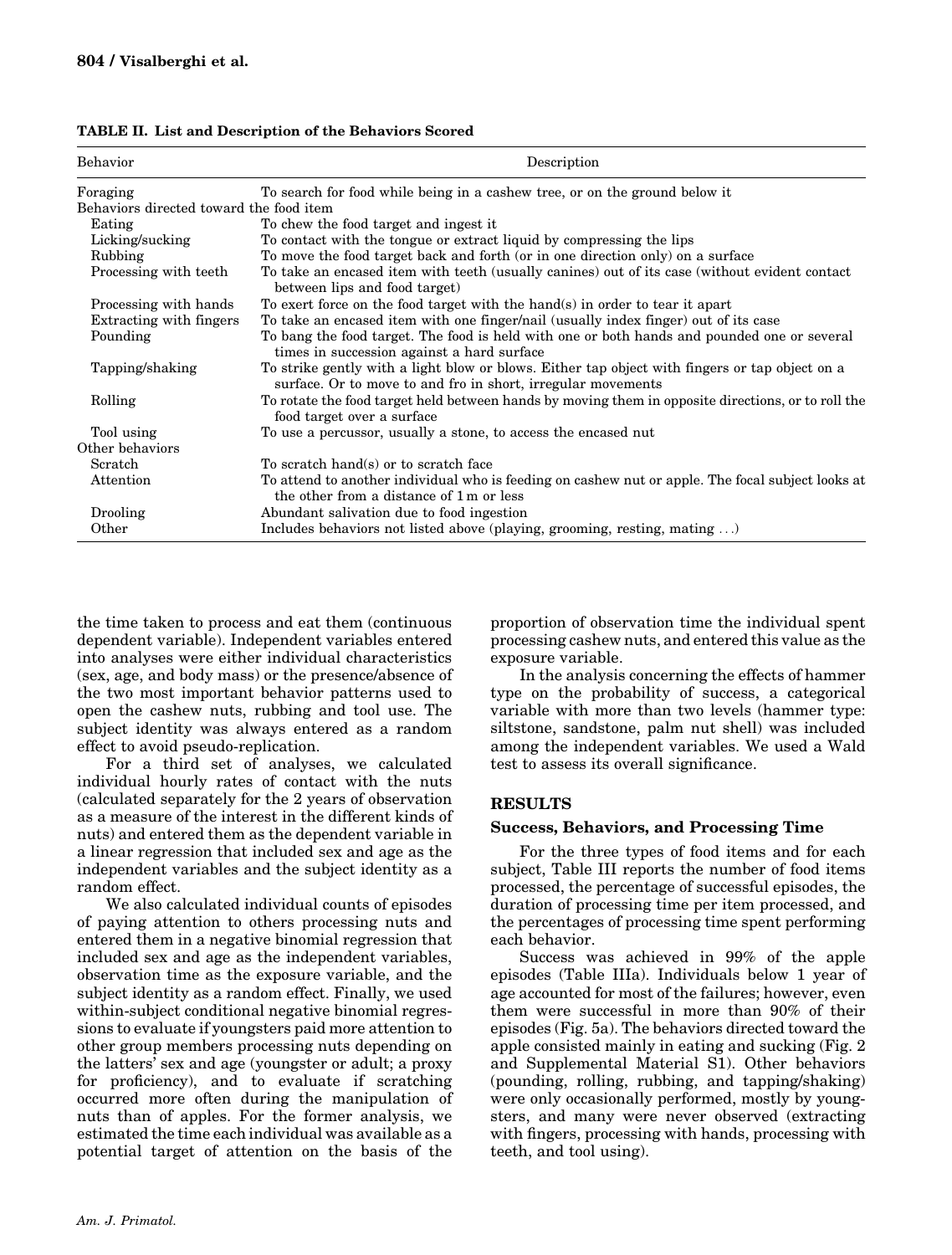| TABLE III.     |                             |                   | Apples (a), Fresh Nuts (b), and Dry | Nuts (c)                       |                                                                     |         |                                                              |                                                                                                                                 |                          |                |                              |                                                                                                                                                                                                                                        |                            |
|----------------|-----------------------------|-------------------|-------------------------------------|--------------------------------|---------------------------------------------------------------------|---------|--------------------------------------------------------------|---------------------------------------------------------------------------------------------------------------------------------|--------------------------|----------------|------------------------------|----------------------------------------------------------------------------------------------------------------------------------------------------------------------------------------------------------------------------------------|----------------------------|
|                |                             |                   |                                     |                                |                                                                     |         | Percentage of processing time spent performing each behavior |                                                                                                                                 |                          |                |                              |                                                                                                                                                                                                                                        |                            |
| Subject        | processed<br>#Items         | success<br>$%$ of | time/item (sec)<br>Processing       | Eating                         | Licking/sucking                                                     | Rubbing | processing<br>Teeth                                          | process<br>Hand                                                                                                                 | extract.<br>Finger       | Pounding       | Tapping/shaking              | Rolling                                                                                                                                                                                                                                | $\limsup$<br>$_{\rm Tool}$ |
| (a) Apples     |                             |                   |                                     |                                |                                                                     |         |                                                              |                                                                                                                                 |                          |                |                              |                                                                                                                                                                                                                                        |                            |
| Mansinho       | 22                          | $\mathbf{5}$      |                                     |                                |                                                                     |         |                                                              |                                                                                                                                 |                          |                |                              |                                                                                                                                                                                                                                        |                            |
|                | 32                          | $\tilde{5}$       | 57                                  |                                |                                                                     |         |                                                              |                                                                                                                                 |                          |                |                              |                                                                                                                                                                                                                                        |                            |
| Piaçava        |                             |                   |                                     |                                |                                                                     |         |                                                              |                                                                                                                                 |                          |                |                              |                                                                                                                                                                                                                                        |                            |
| Jatobá         | 43                          | 100               | 39                                  |                                |                                                                     |         |                                                              |                                                                                                                                 |                          |                |                              |                                                                                                                                                                                                                                        |                            |
| Teimoso        | 25                          | $\epsilon$        | $\frac{1}{4}$                       |                                |                                                                     |         |                                                              |                                                                                                                                 |                          |                |                              |                                                                                                                                                                                                                                        |                            |
| Teninha        | $36\,$                      | $\overline{100}$  | $50\,$                              |                                |                                                                     |         |                                                              |                                                                                                                                 |                          |                |                              |                                                                                                                                                                                                                                        |                            |
| Chuchu         | $\frac{8}{2}$ $\frac{8}{2}$ | $\Xi$             | 46                                  |                                |                                                                     |         |                                                              |                                                                                                                                 |                          |                |                              |                                                                                                                                                                                                                                        |                            |
| Dita           |                             | $\overline{5}$    | 39                                  |                                |                                                                     |         |                                                              |                                                                                                                                 |                          |                |                              |                                                                                                                                                                                                                                        |                            |
| Tomate         | $\overline{4}$              | $\overline{100}$  | 47                                  |                                |                                                                     |         |                                                              |                                                                                                                                 |                          |                |                              |                                                                                                                                                                                                                                        |                            |
| Catu           | 34                          | $\overline{100}$  | 38                                  |                                |                                                                     |         |                                                              |                                                                                                                                 |                          |                |                              |                                                                                                                                                                                                                                        |                            |
| Cangaceiro     | $\frac{1}{6}$               | 100               | 47                                  |                                |                                                                     |         |                                                              |                                                                                                                                 |                          |                |                              |                                                                                                                                                                                                                                        |                            |
| Pati           |                             |                   | 69                                  |                                |                                                                     |         |                                                              |                                                                                                                                 |                          |                |                              |                                                                                                                                                                                                                                        |                            |
| Doree          | $15 \frac{15}{21}$          |                   | 43                                  |                                |                                                                     |         |                                                              |                                                                                                                                 |                          |                |                              |                                                                                                                                                                                                                                        |                            |
| Paçoca         | 37                          | 2882228           |                                     |                                |                                                                     |         |                                                              |                                                                                                                                 |                          |                |                              |                                                                                                                                                                                                                                        |                            |
|                | $\ddot{4}$                  |                   | 39<br>56                            |                                |                                                                     |         |                                                              |                                                                                                                                 |                          |                |                              |                                                                                                                                                                                                                                        |                            |
| Pamonha        |                             |                   |                                     |                                |                                                                     |         |                                                              |                                                                                                                                 |                          |                |                              |                                                                                                                                                                                                                                        |                            |
| Coco           | $\mathbb{S}^3$              |                   | $3\,7\,$                            |                                |                                                                     |         |                                                              |                                                                                                                                 |                          |                |                              |                                                                                                                                                                                                                                        |                            |
| Tais           | $\mathcal{C}$               |                   |                                     |                                |                                                                     |         |                                                              |                                                                                                                                 |                          |                |                              |                                                                                                                                                                                                                                        |                            |
| Chani          | 57<br>67                    | $\frac{80}{100}$  | $\mathbf{63}$                       |                                |                                                                     |         |                                                              |                                                                                                                                 |                          |                |                              |                                                                                                                                                                                                                                        |                            |
| Presente       |                             |                   | 46                                  |                                |                                                                     |         |                                                              |                                                                                                                                 |                          |                |                              |                                                                                                                                                                                                                                        |                            |
| Cachaça        |                             | 98                | 43                                  |                                |                                                                     |         |                                                              |                                                                                                                                 |                          |                |                              |                                                                                                                                                                                                                                        |                            |
| Divina         | 3841                        | 94                | $\mathbb{G}^3$                      |                                |                                                                     |         |                                                              |                                                                                                                                 |                          |                |                              |                                                                                                                                                                                                                                        |                            |
| Titia          |                             | 93                | $73\,$                              |                                |                                                                     |         |                                                              |                                                                                                                                 |                          |                |                              |                                                                                                                                                                                                                                        |                            |
| Patrícia       | $\mathbf{r}$                | 92                | 117                                 |                                |                                                                     |         |                                                              |                                                                                                                                 |                          |                | 0000000 \$ \$ 00808080880000 | $\circ \circ \overset{\circ}{\circ} \circ \circ \circ \circ \circ \circ \overset{\circ}{\circ} \overset{\circ}{\circ} \circ \circ \circ \circ \circ \circ \circ \circ \circ \circ \circ \overset{\circ}{\circ} \overset{\circ}{\circ}$ |                            |
| Donzela        | $\mathbb{S}^2$              | 95                | 92                                  |                                |                                                                     |         |                                                              |                                                                                                                                 |                          |                |                              |                                                                                                                                                                                                                                        |                            |
| (b) Fresh nuts |                             |                   |                                     |                                |                                                                     |         |                                                              |                                                                                                                                 |                          |                |                              |                                                                                                                                                                                                                                        |                            |
| Mansinho       | $\overline{5}$              |                   |                                     |                                |                                                                     |         |                                                              |                                                                                                                                 |                          |                |                              |                                                                                                                                                                                                                                        |                            |
| Piaçava        | 88                          | 88                | 84                                  |                                |                                                                     |         |                                                              |                                                                                                                                 |                          |                |                              |                                                                                                                                                                                                                                        |                            |
| Jatobá         | 134                         | <b>96</b>         |                                     |                                |                                                                     |         |                                                              |                                                                                                                                 |                          |                |                              |                                                                                                                                                                                                                                        |                            |
| Teimoso        |                             |                   |                                     |                                |                                                                     |         |                                                              |                                                                                                                                 |                          |                |                              |                                                                                                                                                                                                                                        |                            |
| Teninha        | $^{92}_{78}$                |                   |                                     |                                |                                                                     |         |                                                              |                                                                                                                                 |                          |                |                              |                                                                                                                                                                                                                                        |                            |
| Chuchu         | 116<br>124                  |                   |                                     |                                |                                                                     |         |                                                              |                                                                                                                                 |                          |                |                              |                                                                                                                                                                                                                                        |                            |
| Dita           |                             | \$358             | 88285                               |                                |                                                                     |         |                                                              |                                                                                                                                 |                          |                |                              |                                                                                                                                                                                                                                        |                            |
| Tomate         | 825                         | 51                |                                     |                                |                                                                     |         |                                                              |                                                                                                                                 |                          |                |                              |                                                                                                                                                                                                                                        |                            |
| Catu           |                             | 94                | 3352                                |                                |                                                                     |         |                                                              |                                                                                                                                 |                          |                |                              |                                                                                                                                                                                                                                        |                            |
| Cangaceiro     | 45                          | 100               |                                     |                                |                                                                     |         |                                                              |                                                                                                                                 |                          |                |                              |                                                                                                                                                                                                                                        |                            |
| Pati           | $35\,$                      | 86                |                                     | concreditoria di concreditoria | $\circ \circ \circ \circ \circ \circ \circ \circ \circ \circ \circ$ |         |                                                              | $\circ$ $\frac{8}{3}$ $\circ$ $\circ$ $\frac{6}{3}$ $\circ$ $\frac{6}{3}$ $\circ$ $\circ$ $\circ$ $\circ$ $\circ$ $\frac{7}{3}$ | いああれる。<br>これではないはいるからない。 | 00000000000000 | 3803500580000                | $\circ \circ \circ \circ \circ \circ \circ \circ \circ \circ$                                                                                                                                                                          |                            |
| Doree          | 56                          | 88                |                                     |                                |                                                                     |         |                                                              |                                                                                                                                 |                          |                |                              |                                                                                                                                                                                                                                        |                            |
| Paçoca         |                             |                   | 127<br>133                          |                                |                                                                     |         | 6.14.815.95.1115.99.91                                       |                                                                                                                                 |                          |                |                              |                                                                                                                                                                                                                                        |                            |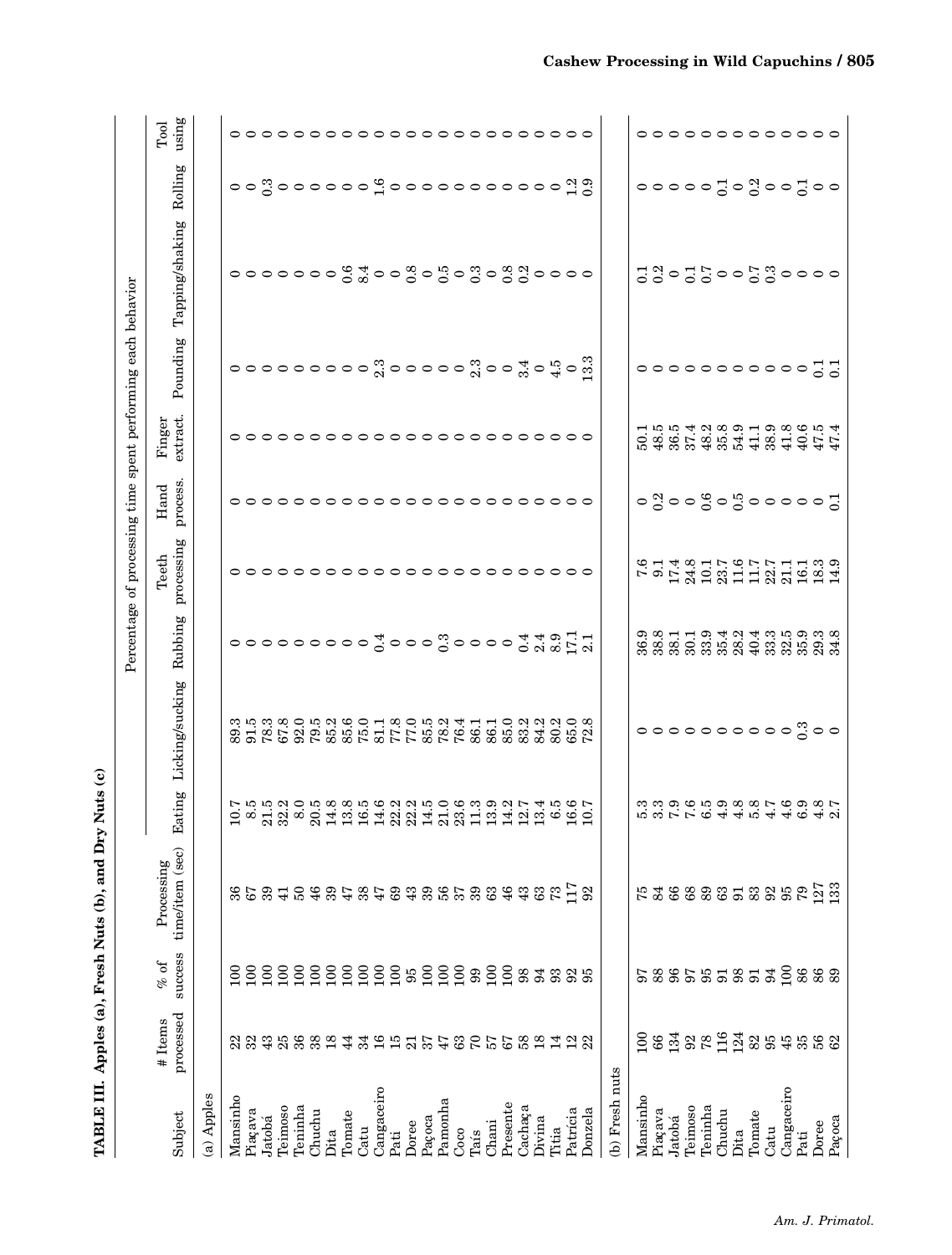|                                                                                                          |                          |                          |                                                                   |                                  |                                                                                                                                                      |                                                      | Percentage of processing time spent performing each behavior           |                             |                                                                                                       |          |                                     |                                                                                                                                                                                                                                  |                                                                                                   |
|----------------------------------------------------------------------------------------------------------|--------------------------|--------------------------|-------------------------------------------------------------------|----------------------------------|------------------------------------------------------------------------------------------------------------------------------------------------------|------------------------------------------------------|------------------------------------------------------------------------|-----------------------------|-------------------------------------------------------------------------------------------------------|----------|-------------------------------------|----------------------------------------------------------------------------------------------------------------------------------------------------------------------------------------------------------------------------------|---------------------------------------------------------------------------------------------------|
| Subject                                                                                                  | processed<br>#Items      | success<br>$\%$ of       | time/item (sec)<br>Processing                                     | Eating                           | Licking/sucking                                                                                                                                      | Rubbing                                              | processing<br>Teeth                                                    | process<br>$_{\rm Hand}$    | extract.<br>Finger                                                                                    | Pounding | Tapping/shaking                     | Rolling                                                                                                                                                                                                                          | using<br>Tool                                                                                     |
| Pamonha                                                                                                  | 39                       |                          | $\Xi$                                                             |                                  |                                                                                                                                                      |                                                      |                                                                        |                             |                                                                                                       |          |                                     |                                                                                                                                                                                                                                  |                                                                                                   |
| Coco                                                                                                     | 32                       | 85<br>75                 | Ξ                                                                 |                                  |                                                                                                                                                      |                                                      |                                                                        |                             |                                                                                                       |          |                                     |                                                                                                                                                                                                                                  |                                                                                                   |
| Taís                                                                                                     | 23                       | $\overline{6}$           | 188                                                               |                                  |                                                                                                                                                      |                                                      |                                                                        |                             |                                                                                                       |          |                                     |                                                                                                                                                                                                                                  |                                                                                                   |
| Chani                                                                                                    | 32                       | 47                       | 148                                                               |                                  |                                                                                                                                                      |                                                      |                                                                        |                             |                                                                                                       |          |                                     |                                                                                                                                                                                                                                  |                                                                                                   |
| Presente                                                                                                 | 26                       | 65                       | 125                                                               |                                  |                                                                                                                                                      |                                                      |                                                                        |                             |                                                                                                       |          |                                     |                                                                                                                                                                                                                                  |                                                                                                   |
| Cachaça                                                                                                  |                          | 24                       | 105                                                               |                                  |                                                                                                                                                      |                                                      |                                                                        |                             |                                                                                                       |          |                                     |                                                                                                                                                                                                                                  |                                                                                                   |
| Divina                                                                                                   | $\frac{5}{11}$           | $\circ$                  | 15                                                                |                                  |                                                                                                                                                      |                                                      |                                                                        |                             |                                                                                                       |          |                                     |                                                                                                                                                                                                                                  |                                                                                                   |
| Titia                                                                                                    | $\frac{2}{1}$            | $\circ$                  | $\overline{40}$                                                   | o co a co a<br>a strictedo o o o | $\circ \circ \circ \circ \overset{\circ}{\circ} \circ \circ \circ \circ$                                                                             | 6 6 6 1 6 6 6 6 6 6 7 6<br>5 5 6 7 6 7 6 7 6 7 6 7 7 | $20.7130005$<br>$20.730005$<br>$20.730005$<br>$20.730005$<br>$20.7300$ | 0000053055                  | $7.888873$<br>$4.88873$<br>$4.88873$<br>$4.89873$<br>$4.89873$<br>$4.89873$<br>$4.89873$<br>$4.89873$ |          | $\frac{7}{7}$ 000 $\frac{1}{3}$ 000 | $\circ$ descributions $\circ$ denotes $\circ$                                                                                                                                                                                    | $\circ$ $\frac{3}{5}$ $\circ$ $\frac{3}{5}$ $\circ$ $\frac{2}{5}$ $\circ$ $\circ$ $\circ$ $\circ$ |
| Patrícia                                                                                                 | S                        | $\circ$                  | 22                                                                |                                  |                                                                                                                                                      |                                                      |                                                                        |                             |                                                                                                       |          |                                     |                                                                                                                                                                                                                                  |                                                                                                   |
| Donzela                                                                                                  | ဖ                        | $\circ$                  | $\boldsymbol{\mathcal{S}}$                                        |                                  |                                                                                                                                                      |                                                      |                                                                        |                             |                                                                                                       |          |                                     |                                                                                                                                                                                                                                  |                                                                                                   |
| c) Dry nuts                                                                                              |                          |                          |                                                                   |                                  |                                                                                                                                                      |                                                      |                                                                        |                             |                                                                                                       |          |                                     |                                                                                                                                                                                                                                  |                                                                                                   |
| Mansinho                                                                                                 |                          | 76                       |                                                                   |                                  |                                                                                                                                                      |                                                      |                                                                        |                             | 32.4                                                                                                  |          |                                     |                                                                                                                                                                                                                                  |                                                                                                   |
| Piaçava                                                                                                  | 42                       | 57                       | $\mathcal{C}$                                                     |                                  |                                                                                                                                                      |                                                      |                                                                        |                             |                                                                                                       |          |                                     |                                                                                                                                                                                                                                  |                                                                                                   |
| Jatobá                                                                                                   | 39                       | 87                       | $\overline{51}$                                                   |                                  |                                                                                                                                                      |                                                      |                                                                        |                             |                                                                                                       |          |                                     |                                                                                                                                                                                                                                  |                                                                                                   |
| Teimoso                                                                                                  | $\overline{14}$          | 93                       | 95                                                                |                                  |                                                                                                                                                      |                                                      |                                                                        |                             |                                                                                                       |          |                                     |                                                                                                                                                                                                                                  |                                                                                                   |
| Peninha                                                                                                  | 28                       | 82                       | 54                                                                |                                  |                                                                                                                                                      |                                                      |                                                                        |                             |                                                                                                       |          |                                     |                                                                                                                                                                                                                                  |                                                                                                   |
| Chuchu                                                                                                   | 27                       | 93                       | 92                                                                |                                  | $\circ$ $\circ$                                                                                                                                      |                                                      |                                                                        |                             |                                                                                                       |          |                                     |                                                                                                                                                                                                                                  |                                                                                                   |
| Dita                                                                                                     | 32                       | 51                       | 96                                                                |                                  |                                                                                                                                                      |                                                      |                                                                        |                             |                                                                                                       |          |                                     |                                                                                                                                                                                                                                  |                                                                                                   |
| Tomate                                                                                                   | $\frac{1}{4}$            | 64                       | $^{100}$                                                          |                                  |                                                                                                                                                      |                                                      |                                                                        |                             |                                                                                                       |          |                                     |                                                                                                                                                                                                                                  |                                                                                                   |
| Catu                                                                                                     | $\frac{8}{18}$           | 72                       | $\frac{25}{83}$                                                   |                                  |                                                                                                                                                      |                                                      |                                                                        | よまえる。ひまている。これをいえていりつこのののよう。 | 11491110080914101101118<br>8081456186161118648168168160000<br>80814564865616848816816                 |          |                                     | considente de disposition de disposition de la considencia de la considencia de la considencia de la considenc<br>Halia de la considencia de la considencia de la considencia de la considencia de la considencia de la considen |                                                                                                   |
| Cangaceiro                                                                                               | 35                       | 51                       |                                                                   |                                  |                                                                                                                                                      |                                                      |                                                                        |                             |                                                                                                       |          |                                     |                                                                                                                                                                                                                                  |                                                                                                   |
| Pati                                                                                                     |                          | 83                       | 81                                                                |                                  |                                                                                                                                                      |                                                      |                                                                        |                             |                                                                                                       |          |                                     |                                                                                                                                                                                                                                  |                                                                                                   |
| Doree                                                                                                    | 48                       | 69                       | 126<br>148                                                        |                                  |                                                                                                                                                      |                                                      |                                                                        |                             |                                                                                                       |          |                                     |                                                                                                                                                                                                                                  |                                                                                                   |
| Paçoca                                                                                                   | 38                       | 68                       |                                                                   |                                  |                                                                                                                                                      |                                                      |                                                                        |                             |                                                                                                       |          |                                     |                                                                                                                                                                                                                                  |                                                                                                   |
| Pamonha                                                                                                  | 27                       | 59                       | 121                                                               |                                  | っ                                                                                                                                                    |                                                      |                                                                        |                             |                                                                                                       |          |                                     |                                                                                                                                                                                                                                  |                                                                                                   |
| Coco                                                                                                     | 43                       | $\sqrt{2}$               | 146                                                               |                                  | 00                                                                                                                                                   |                                                      |                                                                        |                             |                                                                                                       |          |                                     |                                                                                                                                                                                                                                  |                                                                                                   |
| Taís                                                                                                     | $\frac{6}{1}$            | 38                       | 85                                                                |                                  |                                                                                                                                                      |                                                      |                                                                        |                             |                                                                                                       |          |                                     |                                                                                                                                                                                                                                  |                                                                                                   |
| Chani                                                                                                    | ာ                        | $\Xi$                    | 105                                                               |                                  |                                                                                                                                                      |                                                      |                                                                        |                             |                                                                                                       |          |                                     |                                                                                                                                                                                                                                  |                                                                                                   |
| Presente                                                                                                 | $\overline{15}$          | 33                       | 8 <sup>o</sup>                                                    |                                  |                                                                                                                                                      |                                                      |                                                                        |                             |                                                                                                       |          |                                     |                                                                                                                                                                                                                                  |                                                                                                   |
| Cachaça                                                                                                  | $\mathbf{r}$             | 33                       | 127                                                               |                                  |                                                                                                                                                      |                                                      |                                                                        |                             |                                                                                                       |          |                                     |                                                                                                                                                                                                                                  |                                                                                                   |
| Divina                                                                                                   | $\overline{\phantom{0}}$ | $\circ$                  | $\circ$                                                           |                                  |                                                                                                                                                      |                                                      |                                                                        |                             |                                                                                                       |          |                                     |                                                                                                                                                                                                                                  |                                                                                                   |
| Titia                                                                                                    | $\circ$                  | $\overline{\phantom{a}}$ |                                                                   |                                  |                                                                                                                                                      |                                                      |                                                                        |                             |                                                                                                       |          |                                     |                                                                                                                                                                                                                                  |                                                                                                   |
| Patrícia                                                                                                 | $\approx$ $\infty$       | $\circ$ $\circ$          | $\overline{\theta}$                                               |                                  |                                                                                                                                                      |                                                      |                                                                        |                             |                                                                                                       |          |                                     |                                                                                                                                                                                                                                  |                                                                                                   |
| Donzela                                                                                                  |                          |                          | 57                                                                |                                  |                                                                                                                                                      |                                                      |                                                                        |                             |                                                                                                       |          |                                     |                                                                                                                                                                                                                                  |                                                                                                   |
| or until the item was discarded), and the percentages of processing time spent performing each behavior. |                          |                          | For each subject, we report the number of food items processed, t |                                  | he percentage of successful episodes, the duration of processing time per item processed (based on the time elapsed until success was achieved $\mu$ |                                                      |                                                                        |                             |                                                                                                       |          |                                     |                                                                                                                                                                                                                                  |                                                                                                   |

TABLE III. Continued

TABLE III. Continued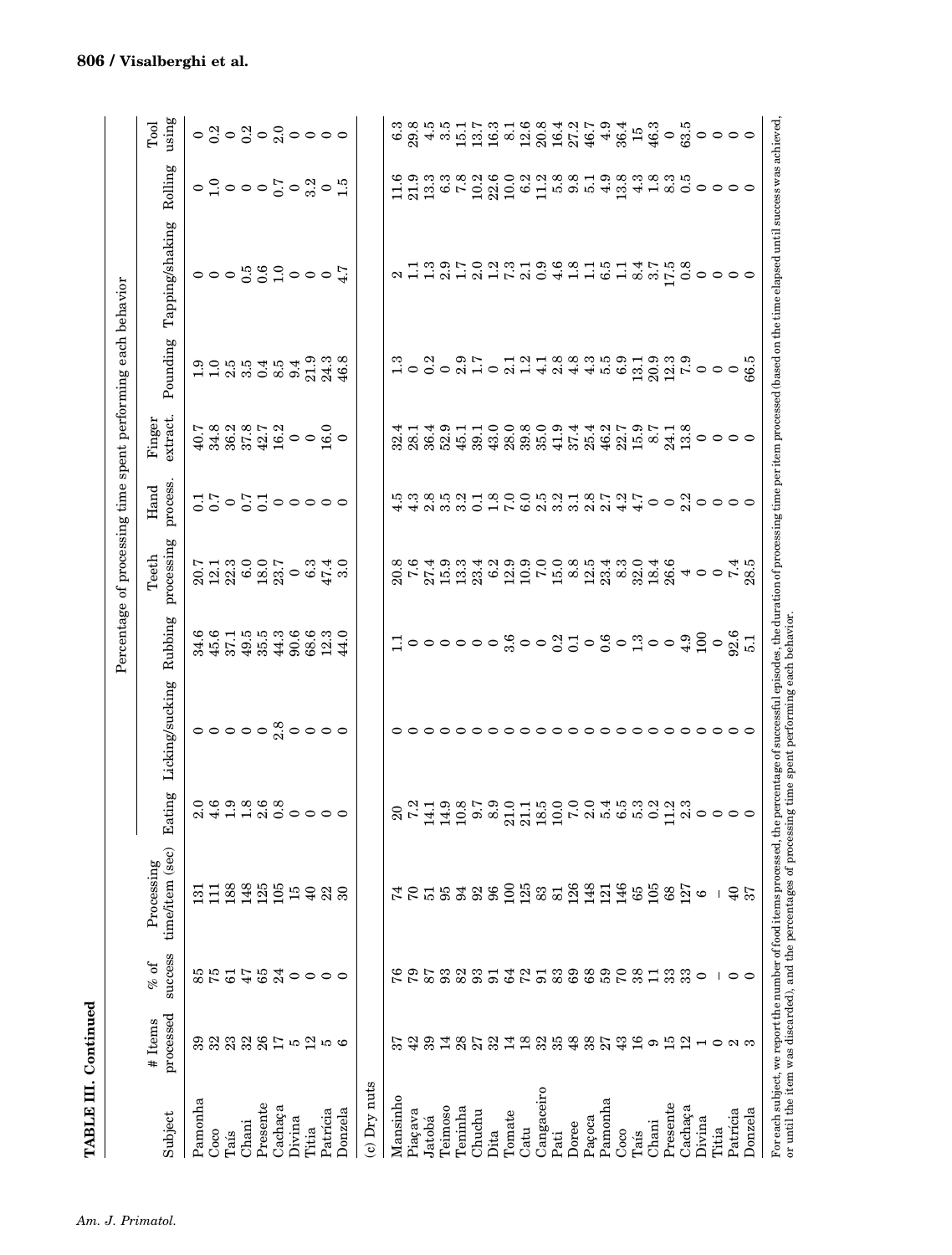

Fig. 2. A young capuchin (S. libidinosus) is sucking the cashew apple with his head backward.

Success with fresh nuts was achieved in 87% of the episodes (Table IIIb) and until 1 year of age individuals never succeeded (Fig. 5b). All behaviors were performed: some very often (e.g., rubbing, processing with teeth, and extracting with fingers; [Fig. 3]; see Supplemental Material S2, S3, S5), and some only by a few individuals (licking and to a lesser extent rolling), or only by younger individuals (pounding and tool using).

Success with dry nuts was achieved in 70% of episodes (Table IIIc) and until 1 year of age individuals never succeeded (Fig. 5c). All behaviors, except sucking/licking, were performed. Adults tended to use tools to crack the nut (Fig. 4); see Supplemental Material S7) and they did not perform rubbing. In contrast, until 1 year of age individuals did not perform tool use, rolling, or tapping.

Overall, capuchins were clearly more successful with apples than with fresh or dry nuts  $(z=9.54, ...)$  $P < 0.001$  and  $z = 11.56$ ,  $P < 0.001$ , respectively). They were also more successful in opening fresh nuts than dry nuts  $(z = 7.76, P < 0.001)$ . In successful episodes, the total processing time (time needed to



Fig. 3. An adult female is rubbing a fresh cashew nut on the bark of a cashew branch.

open and consume the nuts) was also longer for fresh and dry nuts compared to apples  $(z = 10.59, P < 0.001)$ and  $z = 8.80$ ,  $P < 0.001$ , respectively), while time needed to open and consume fresh and dry nuts did not differ  $(z = 0.82, P = 0.425)$ .

#### Factors Affecting the Opening of Fresh Nuts

As shown in Figure 5b, probability of success gradually increased from 0 at 1 year of age to 0.85 at 5 years, slightly increasing later in life. Among the individual variables examined, only body mass was a significant predictor of probability of success, while sex and age of the subject were unrelated to probability of opening a fresh nut (Table IV). Given the strong correlation between age and body mass (year 2012:  $r = 0.803$ ,  $N = 19$ ,  $P < 0.001$ ; year 2013:  $r = 0.810$ ,  $N = 23$ ,  $P < 0.001$ ), we repeated the analysis excluding the latter. Age became a significant predictor of success  $(z=5.56, P<0.001;$  Fig. 5b). Note that here, and below, we report both analyses in order to make our results directly comparable with studies that may have only one of the two variables.

We examined how the use of two behaviors critical for opening nuts (rubbing and tool use) affected the probability of success. When dealing with a fresh nut, success was more likely if the monkey rubbed it  $(z = 7.12, P < 0.001)$  than if the monkey did not; but success was as likely if the monkey used tools than if the monkey did not  $(z = 0.75, P = 0.456)$  (Fig. 6a).

In successful episodes, the total processing time was unrelated to body mass and sex, but was negatively related to age. Older subjects took less time to open a fresh nut (Table V). When the analysis was repeated excluding age, the effect of body mass was significant  $(z = -5.16, P < 0.001)$ .

#### Factors Affecting the Opening of Dry Nuts

As shown in Figure 5c, probability of success gradually increased from 0.1 at 2 years of age to 0.69 at 5 years of age; later in life, most of the values remained above this level. The notable exception was the very low probability of success  $(=0.33)$  at 12 years of age; this value is based on only three episodes performed by Chuchu, in which she opened one nut with tools, and failed once using her teeth and once using a tool. Among the individual variables examined, none significantly predicted the probability of opening a dry nut (Table VI). When the analysis was repeated excluding body mass, age was a significant predictor of success  $(z = 4.41, P < 0.001;$  Fig. 5c).

When dealing with a dry nut, success was more likely if the monkey used tools  $(z = 2.88, P = 0.004)$ than if the monkey did not; but success was as likely if the monkey rubbed the nut than if the monkey did not (z =  $-0.89$ , P = 0.140) (Fig. 6b). When capuchins used a tool, they succeeded in 79% of the episodes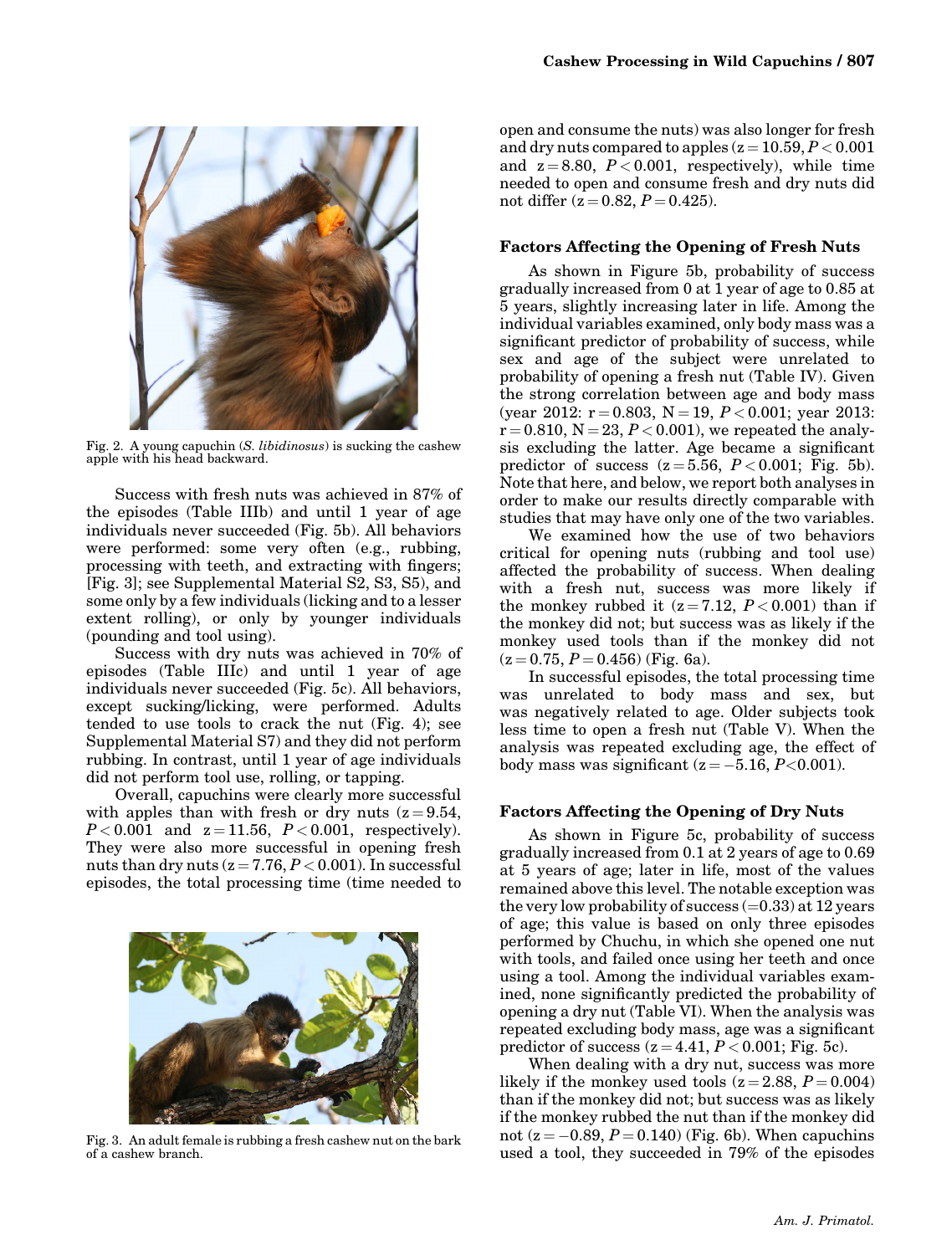

Fig. 4. An adult male uses a stone to crack a dry cashew nut.

(187 episodes out of 236); when capuchins did not use a tool, they succeeded in 61% of the episodes (148 episodes of the 241).

Table VII reports the number of successful and unsuccessful episodes in which youngsters (of both sexes), adult females and adult males used tools or not, to access the kernel of dry nuts. Youngsters used tools to process dry cashew nuts in 37% of the episodes and were successful in 72% of them. Adults used a tool in 54% of the dry nut episodes and were successful in 81% of them. In particular, adult females used tools to process dry cashew nuts in 78% of the episodes and were successful in 80% of them and adult males used tools to process dry cashew nuts in 32% of the episodes and were successful in 82% of them. When using techniques other than tool use, youngsters, adult females, and adult males were successful in 28%, 75%, and 81% of the episodes, respectively.

Total processing time of dry nuts was unrelated to body mass and sex, but was negatively related to age (Table VIII). When the analysis was repeated excluding age, the effect of body mass was significant  $(z = -4.37, P < 0.001)$ .

Most tool use episodes occurred when the monkey was on the ground (68%). However, in 32% of the episodes, the monkey was on a tree and used a tree branch as an anvil; the branch could belong to the cashew tree from which the nut was taken or to another nearby tree. In 92 episodes performed by 11 individuals, we were able to record detailed information about the hammers material. The monkeys used sandstone ( $N = 31$ ), siltstone ( $N = 16$ ), and palm nut shell  $(N = 45)$  and reached success in 87%, 94%, and 80% of the episodes, respectively. In 80 episodes, the mass of the stone was measured: on average sandstone hammers weighed  $131$  g (min–max:  $37-316$  g,  $N = 29$ ), siltstone hammers  $496 g$  (min–max:  $170-877 g$ ,  $N = 16$ ), and palm nut shell hammers  $30 g$ (min–max:  $14-72$  g,  $N = 35$ ). Neither the weight nor the type of the hammer affected the probability of opening the nut (hammer weight:  $z = 0.44$ ,  $N = 80$ ,  $P = 0.659$ ; hammer type:  $\chi^2 = 0.00$ , df = 2, P = 0.999).



Fig. 5. Probability of success (Mean  $\pm$  SEM) in relation to age for (a) cashew apples, (b) fresh nuts, and (c) dry nuts.

#### Chemical Burn, Drooling, and Scratching

During the study, we did not observe any blister on the face or hands of the monkeys, although three events of drooling occurred. In 2012, Catu drooled while processing a fresh nut and in 2013 he drooled (and scratched) while rubbing a fresh nut; in 2013, Pamonha drooled while processing a dry nut (see Supplemental Material S8). Scratching was infrequent: out of the 26 episodes of scratching performed by 11 individuals, 18 were directed to the hands and 8 to the face. Scratching (directed to a hand or the face) occurred in 6 out of 809 apples episodes, 12 out of 1,282 fresh nuts episodes, and 3 out of 477 dry nuts episodes. Monkeys did not scratch more often while processing a nut (either fresh or dry) than an apple  $(z = 0.59, N = 22, P = 0.555).$ 

#### Interest Toward the Different Food

Contact with a food item is a measure of interest independently of success. Contact varied in relation to the type of food items. Younger monkeys contacted apples more often than older ones  $(z = -2.19, N = 42,$  $P = 0.028$  regardless of sex  $(z = 0.23, N = 42,$  $P = 0.821$ . In contrast, older subjects contacted both fresh nuts and dry nuts more often than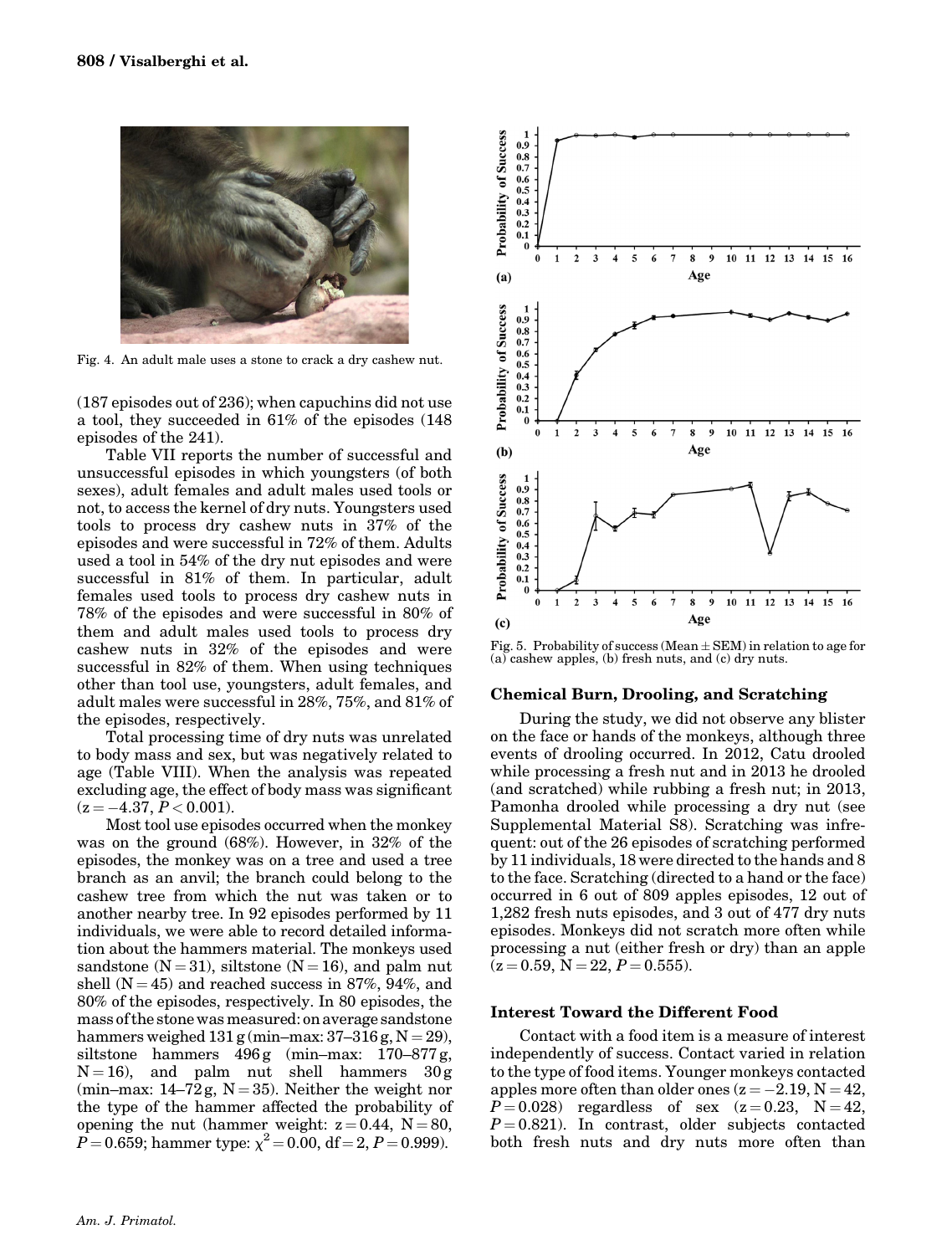

Fig. 6. (a) Fresh nuts. Percent of success when rubbing or tool use behaviors are performed. (b) Dry nuts. Percent of success when rubbing or tool use behaviors are performed.

younger ones (fresh nuts:  $z = 4.98$ ,  $N = 42$ ,  $P < 0.001$ ; dry nuts:  $z = 2.55$ ;  $N = 42$ ,  $P = 0.011$ ), again regardless of sex (fresh nuts:  $z = 1.79$ ,  $N = 42$ ,  $P = 0.073$ ; dry nuts:  $z = 0.65$ ; N = 42,  $P = 0.514$ ).

#### Attending to Others Processing Cashews

Cashew trees produce many fruits at the same time allowing several capuchins to feed concurrently and (possibly) to attend to what others are processing. Notwithstanding this, only three adults and ten youngsters attended to others processing fresh or dry cashews; this behavior was observed in only 4.3% of the episodes (76 times out of 1,759 nut episodes). In a first analysis, we considered all the monkeys as potential targets of attention and we related the rate of paying attention to others manipulating nuts to the subjects' age and sex.

TABLE IV. Effect of Individual Variables on Probability of Opening a Fresh Cashew Nut

| Independent variable | Coefficient | z-value | P-value |
|----------------------|-------------|---------|---------|
| Sex                  | $-0.11$     | $-0.17$ | 0.862   |
| Body mass            | 1.42        | 2.46    | 0.014   |
| Age                  | 0.11        | 1.16    | 0.246   |
| Intercept            | $-1.75$     | 2.10    | 0.036   |

Results of a random-effects logistic regression based on 1,282 fresh nuts.

Youngsters paid more attention to others manipulating nuts than did adults  $(z = -5.10, N = 42,$  $P < 0.001$ ), while no sex differences emerged  $(z = 0.43, N = 42, P = 0.666)$ . In a second analysis, we focused on the target of youngsters' attention. Youngsters did not direct their attention preferentially to adults  $(z = 1.51, N = 346, P = 0.132)$  and paid more attention to the behavior of females than to the behavior of males  $(z=1.51, N=346,$  $P = 0.033$ ). We never observed monkeys paying attention to others manipulating apples.

We observed 66 events in which subjects collected a food item previously owned and discarded by a group member. In 68% of them, the leftover was an apple, in 1% a fresh nut, and in 30% a dry nut. Youngsters accounted for 91% of the instances of collection and they collected apples twice as often as nuts.

# DISCUSSION

In FBV, capuchins obtain the nutritious cashew nuts, that are defended by caustic chemicals, by using processing techniques that maximize success and minimize the risk of injury. Interestingly, and as expected, when dealing with a fresh nut, success was more likely if the monkey rubbed the nut than if the monkey did not; in contrast, when dealing with a dry nut, success was more likely if the monkey used tools than if the monkey did not. The use of these different processing techniques also reduces the risk of injury (see below). Thus, we confirm Sirianni and Visalberghi [2013] initial description on how FBV adult capuchins process cashew nuts with a finer methodology.

In addition, we highlight the variation existing across individuals in processing techniques and success. Although capuchins of all ages are nearly always successful in eating the apple, only at 5 years of age, they reach a probability of success higher than 0.85 and 0.68 of obtaining the kernel of fresh nuts and dry nuts, respectively. While adult individuals use different techniques for the two food items, juveniles are less discriminating in their actions toward them. Until 1 year of age, individuals do not perform the same actions as adults do, and they never succeed in obtaining either the fresh or dry nuts.

TABLE V. Effect of Individual Variables on the Time Taken to Open and Consume a Fresh Cashew Nut

| Independent variable | Coefficient | z-value | P-value    |
|----------------------|-------------|---------|------------|
| <b>Sex</b>           | $-0.17$     | $-1.76$ | 0.078      |
| Body mass            | $-0.04$     | $-0.37$ | 0.713      |
| Age                  | $-0.07$     | $-3.80$ | ${<}0.001$ |
| Intercept            | 5.40        | 36.58   | ${<}0.001$ |

Results of a random-effects linear regression based on 1,121 successfully opened fresh nuts.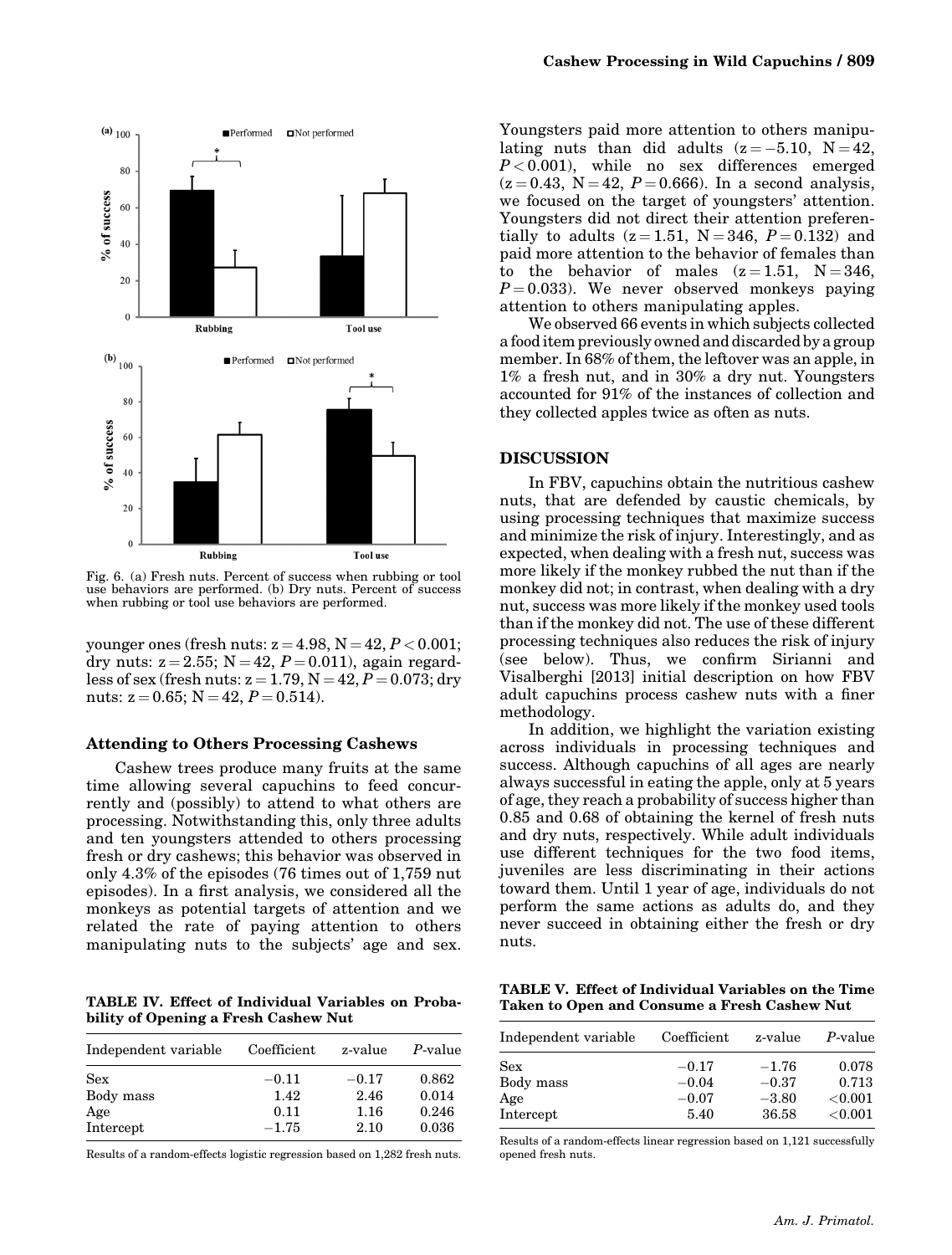| Independent variable | Coefficient | z-value | P-value |
|----------------------|-------------|---------|---------|
| Sex                  | $-0.04$     | $-0.08$ | 0.936   |
| Body mass            | 0.967       | 1.82    | 0.069   |
| Age                  | 0.08        | 0.96    | 0.337   |
| Intercept            | $-1.67$     | $-2.13$ | 0.033   |

TABLE VI. Effect of Individual Variables on Probability of Opening a Dry Cashew Nut

Results of a random-effects logistic regression based on 477 dry nuts.

# The Acquisition of Proficiency in Processing Cashew Nuts

Cashew nuts are a challenging food for bearded capuchin monkeys. Thus, foraging on cashew nuts follows the ontogenetic pattern described for other foods requiring extraction (palm nuts in bearded capuchins [Eshchar et al., submitted a]; Sloanea seeds by white-faced capuchins [O'Malley and Fedigan, 2005a]), with monkeys progressively mastering the skill needed to succeed routinely.

For fresh nuts, the probability of success increases regularly with age, while for dry nuts, the increase is somehow irregular. Moreover, adults open fresh nuts more reliably and with greater interindividual consistency than dry nuts. This could reflect (i) our relatively small sample size of dry nuts; (ii) specific characteristics of dry nuts (e.g., resistance, dryness, CNSL viscosity) allowing different strategies to reach success; (iii) different availability of tools near the cashew trees, affecting probability of success when using tools; and (iv) difference in biting force and canine size between adult males and females, affecting the success while using teeth [Plavcan and Kay, 1988]. Further studies should examine the role of these factors in a larger dataset.

Proficiency at processing cashew nuts increases gradually until early adulthood (see Fig. 5b and c). The timeline for dry cashew nuts is similar to that reported for cracking open resistant palm nuts using stone hammers. In FBV striking a palm nut with a stone, an obligatory action to crack a palm nut, first appears in the second year or even later, and young monkeys do not regularly succeed at cracking nuts until their fourth year or later [Eshchar et al., submitted a]. In cashew processing, ineffective actions gradually disappear from youngsters' repertoire as effective actions come to predominate. Similarly, youngsters attempting to crack palm nuts perform actions in a less discriminating manner than do adults. In this respect, it is interesting to note the similar pattern of acquisition despite the fact that cashews are available only for a few weeks, whereas palm nuts are available all year around [Spagnoletti et al., 2012]. Thus, young capuchins gradually learn to tune a variety of species-typical foraging actions (such as pounding and extraction to access embedded food) and use them to obtain

| TABLE VII. Dry Nuts. Number of Successful and       |
|-----------------------------------------------------|
| Unsuccessful Episodes in Which Youngsters (of Both  |
| Sex), Adult Females, and Adult Males Used Tools, or |
| Did Not Use Tools                                   |

|                                                | Youngsters | Adult<br>females | Adult<br>males |
|------------------------------------------------|------------|------------------|----------------|
| # of successful episodes<br>with tool use      | 37         | 103              | 47             |
| # of unsuccessful episodes<br>with tool use    | 14         | 25               | 10             |
| # of successful episodes<br>without tool use   | 24         | 27               | 97             |
| # of unsuccessful episodes<br>without tool use | 62         | 9                | 22             |
| Total # of episodes                            | 137        | 164              | 176            |

When not using tools, capuchins processed the dry nut only with teeth and/or hands.

different food items that require similar processing techniques. In this way, learning to crack open a hard nut to overcome the resistance of its shell allows the acquisition of skills (such as good aim, regulation of the force, etc.) that are also necessary to crack a cashew nut to avoid its caustic chemical.

# Factors Affecting Success and Processing Time

Age and body mass were highly correlated in our sample. However, these factors do not align perfectly because, for example, adult females that weigh on average 2.1 kg have more experience than juvenile males that weigh more than 2.1 kg from about 4 years of age [Fragaszy et al., 2016]. As expected, body mass predicted success at opening fresh nuts. Age predicted duration of processing fresh nuts: older individuals processed fresh nuts more quickly. In addition, rubbing significantly contributed to success at opening fresh nuts. Also as expected, body mass did not predict success in opening dry nuts, while duration of processing dry nuts was predicted by age.

Since adult monkeys opened dry nuts in roughly equal percentages by processing techniques with or without tools, tool use appears unnecessary to access the kernel of dry cashew nuts. Moreover, success with tools was reached also with light sandstones, (weighing on average 143 g), or a palm nut shells (weighing on average 32 g) and the average mass of these tools is 15–30 times less than that of the stones used to crack a palm nut [Visalberghi et al., 2009]; thus mass and material of the tool do not play a crucial role to crack open cashew nuts, although they do so to crack open palm nuts at FBV [Visalberghi et al., 2009].

Interestingly, about one-third of the tool episodes occurred when the monkey was on a tree and she/he used a tree branch as an anvil to crack the dry nut.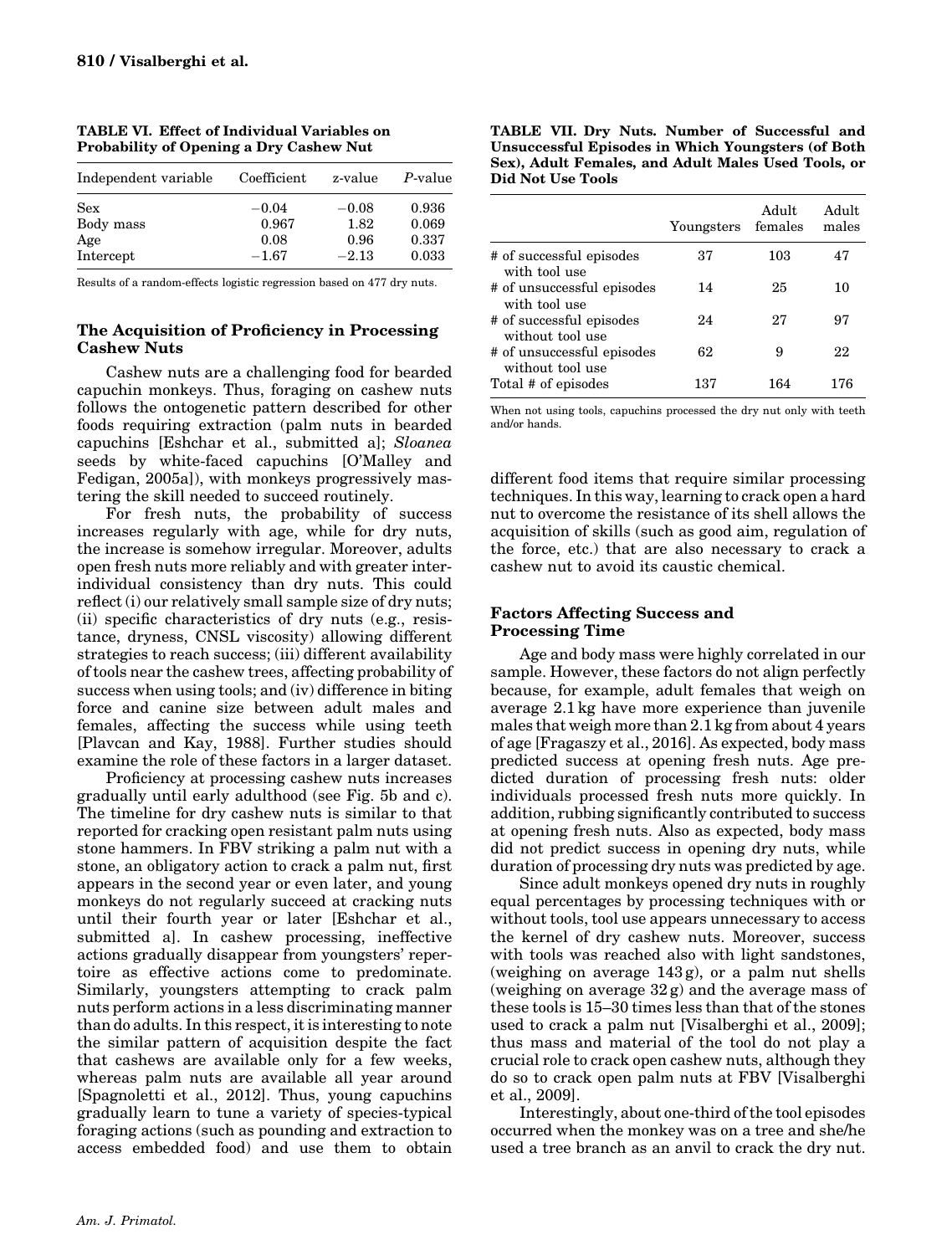|  |  | TABLE VIII. Effect of Individual Variables on the |  |  |
|--|--|---------------------------------------------------|--|--|
|  |  | Time Taken to Open and Consume a Dry Cashew Nut   |  |  |

| Independent variable | Coefficient | z-value | P-value    |
|----------------------|-------------|---------|------------|
| Sex                  | $-0.03$     | $-0.20$ | 0.840      |
| Body mass            | $-0.15$     | $-1.36$ | 0.172      |
| Age                  | $-0.04$     | $-2.93$ | 0.003      |
| Intercept            | 5.24        | 33.94   | ${<}0.001$ |

Results of a random-effects linear regression based on 335 dry nuts.

This is the first report of habitual percussive tool use on tree branch anvils in the genus Sapajus. In order to crack hard palm nuts, bearded capuchins in FBV must use heavy stones that are very costly to use and especially to transport [Massaro et al., 2012], and stable wooden or stone anvils located on the ground. The present data demonstrate that when the tool is light, capuchins readily transport and use it in a tree, as the Ta<sub>i</sub> chimpanzees do when cracking the relatively soft coula nuts [Boesch and Boesch-Achermann, 2000].

Males and females processed cashew nuts equally often, and for fresh and dry nuts their rate of success and duration of processing did not differ. However, females used tools to process dry nuts more than twice as often as males, despite the sexes being equally successful both while using tools and while using other processing techniques. The findings that females process dry cashew nuts more often than males and that females use tools to a greater extent than males is in sharp contrast with the pattern reported for the same population using tools to crack palm nuts. In fact, Spagnoletti et al. [2011] found that females performed fewer episodes of tool use to crack palm nuts than males and were less successful than males at cracking high resistance palm nuts. Nut resistance explains these different patterns: while palm nuts require heavy tools and strength [Fragaszy et al., 2010; Spagnoletti et al., 2011], cashew nuts can be opened by both sexes with relatively light tools as well as without them.

Therefore, since tool use is not mandatory to access the kernel of dry cashew nuts, we argue that FBV capuchins use tools (i) to avoid contacting the caustic resin with the lips more than to overcome the resistance of the shell and that (ii) adult males do it to a lesser extent than females because their jaws and canines are bigger and allow them to hold and crack the nuts with their teeth without contacting the resin. These hypotheses could be tested by analyzing videos of males and females orally processing dry cashew nuts.

## Social Influences on the Acquisition of Processing Skills

Proximity to and interest toward skilled individuals by others during foraging are common in many

species of birds and mammals [e.g., meerkats, Hoppitt et al., 2012] and much effort has been devoted to evaluating the contribution of observing proficient others foraging on the development of foraging skills by the youngsters [Hoppitt and Laland, 2008]. Young capuchin monkeys are usually very interested in adults' processing activities with palm nuts [Coelho et al., 2015; Eshchar et al., in press; Ottoni et al., 2005] and other difficult foods, such as Sloanea fruits [O'Malley and Fedigan, 2005a,b] and beetle larvae in bamboo canes [Gunst et al., 2008]. Finally, young-white faced capuchins (C. capucinus) show interest toward group members foraging on food items that are rare, difficult to process, or large [Perry and Jimenez, 2012].

However, despite requiring multi-step processing techniques, cashew nuts elicit little interest from less proficient individuals. Young capuchins seldom attend closely to group members processing cashew nuts and very rarely collect discarded parts of the cashew for further inspection or ingestion. Although youngsters pay more attention to others, particularly to females, than do adults, youngsters do not preferentially observe more proficient individuals, that is, those from which something could be learnt. On the whole, this pattern of results indicates that young capuchins do not pay preferential attention to those performing behaviors that they themselves can not yet perform. Finally, it is worthwhile mentioning that we never observed adults intervene in any way with youngsters that were handling cashew nuts.

Youngsters' little attention to others processing cashews contrasts with what they do when adults use stone tools to crack palm nuts. Eshchar et al. [in press] carried out a longitudinal study on stone tool use acquisition in FBV. The study focused on the foraging behavior of youngsters (individuals up to 6 years of age) in relation to others' foraging behavior. The data were collected while the group moved in its habitat including the "outdoor laboratory," an open area where capuchins receive palm nuts for experimental purposes [Visalberghi and Fragaszy, 2013]. In Eshchar et al. [in press] study, youngsters were three times more likely to be near an anvil when others were cracking palm nuts than at other times, and spent 3/4 of their time within 5 m of one or more monkeys when nut-cracking was taking place. Scrounging often occurred: juveniles up to 3 years of age frequently obtained bits of nuts or other desirable leftovers produced by nut-crackers [see also Fragaszy et al., 1997]. Similarly, in a semi-free living group of Sapajus spp. that use tools to crack Syagrus romazoffiana palm nuts, juveniles commonly observed others cracking nuts and scrounged bits of nuts from others [Coelho et al., 2015].

Several factors can account for the striking difference in the attention devoted to dry cashew nut processing and to palm nut cracking events.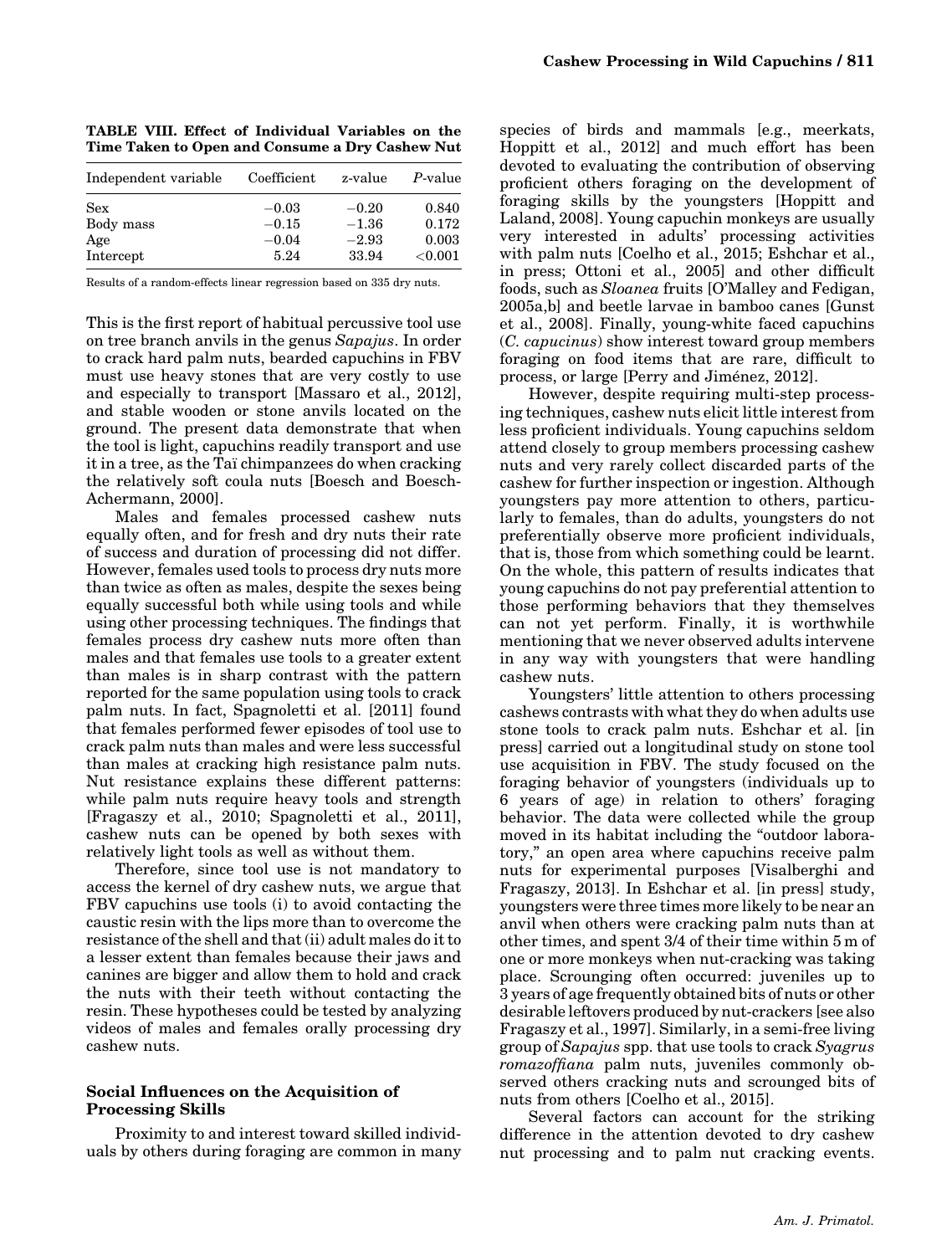First, tool use for cracking dry cashew nuts occurs both on trees and on the ground and only rarely is the same anvil surface used repeatedly; in contrast, tool use for cracking palm nut occurs over and over again on the same anvils leaving visually salient leftovers [Visalberghi et al., 2013]. Second, one or a few strikes are sufficient to crack the cashew nuts, while many strikes and on average 2–3 min are necessary for palm nuts [Spagnoletti et al., 2011]. Moreover, palm nuts often shatter into multiple pieces with the broken shells still containing small bits of kernel and these leftovers prompt scrounging [Ramos da Silva, 2008]. In contrast, cashew nuts are fully consumed. Cashew nuts can be cracked from a seated posture whereas cracking palm nuts typically involves an erect bipedal posture. Cracking cashew nuts produces less noise than cracking palm nuts, because the strikes are less forceful. All these factors contribute to making cracking cashews with a tool less visually salient than cracking palm nuts with a tool. Finally, retrieving abandoned cracked cashew shells is not profitable since they still contains the caustic resin but little to no edible leftovers.

Nevertheless, social influences may still affect the interest of youngsters toward cashew nuts even though they do not closely watch others processing these nuts. Adults' feeding on nuts may prompt youngsters to stay close by, and possibly facilitates their consumption of this food item and/or helps them overcome their initial disinterest toward nuts (or possible aversion, see Section below).

# Risk Aversion and Acceptance of Risky Food

During our data collection, we rarely observed signs of discomfort (drooling and scratching) and we never observed individuals with blisters; however, in 2011, we observed blisters apparently due to CNSL on the lips of a young capuchin in FBV (see Supplemental Material S9). Therefore, it is possible that capuchins that early in life had experienced the CNSL, later avoid this food item until they acquire some of the skills or strength necessary to process it. We assumed that contact is an index of interest and that its absence indicates disinterest or caution. As expected, we found that youngsters contacted the "risky/difficult to process" cashew nuts significantly less than adults do, but both adults and youngsters show equivalent interest in the apples. Young capuchins usually mouth or bite food items that they cannot yet consume, in contrast, the young monkeys in our study did not even try to process the cashew nuts, or did so to a very limited extent. Thus, we propose that they avoided them because of previous noxious experience. In other words, young individuals might have been risk averse, that is, unwilling to consume a food type that had been associated with negative consequences.

This pattern matches that seen in juvenile whitefaced capuchins, that rarely consume Sloanea seeds, often discard Sloanea fruits before opening them and, when they do it, they frequently rub their faces and sneeze [O'Malley and Fedigan, 2005a]. As does CNSL, the urticating hairs present in Sloanea fruits produce long-lasting irritation to the skin; moreover, CNSL produces drooling. Perhaps, the initial reluctance of young capuchin monkeys to process Sloanea fruits and cashew nuts is due to a few events in which a young individual experiences the aversive effect of the hairs of Sloanea or CNSL of cashews. This phenomenon bears a resemblance to the food aversion documented by Garcia et al. [1955] [Garcia and Koelling, 1966] in rats that associated gastrointestinal illness with the novel food consumed earlier.

How juveniles overcome their initial reluctance to handling and eating cashew nuts is not yet understood. We suggest that youngsters' consumption of cashew nuts is socially facilitated by adults eating food in the vicinity. In fact, several studies demonstrated that eating is socially facilitated by seeing/hearing others eating food [Ferrari et al., 2005] and that social facilitation of eating allows tufted capuchin monkeys (Sapajus spp.) [Addessi et al., 2007; Visalberghi and Addessi, 2000, 2001] and human children [Galloway et al., 2005] to overcome caution toward novel food.

# The Different Approach to Cashews Nuts in Two Populations of Bearded Capuchins

Understanding the benefits and costs of feeding on particular embedded foods requires attention to many facets of the foraging process, including the strength and dexterity required to breach the plant's defenses and the possible costs of doing so ineffectively. Cashew nut processing has an obvious adaptive value, but the nutritious kernel requires processing techniques that minimize the risk of injury. To achieve this goal human beings use fire [Mohod et al., 2010] or, more rarely, tools [Elisabetta Visalberghi, Personal observation]. The ability of FBV capuchins to avoid the caustic liquid/resin present in the cashew mesocarp, which effectively deters most other seed predators, is remarkable.

This study demonstrates that capuchin monkeys at FBV process cashew nuts using different sets of behaviors according to the ripeness of the fruit and state (liquid/resin) of the CNSL present in its mesocarp. Namely, they access the kernel of fresh nuts by rubbing the nut on substrates and use tools or their teeth to open dry nuts. In contrast, the population of bearded capuchins living in SCNP, 320 km from FBV, uses tools to smash/crack both fresh and dry nuts [Falotico, 2011]. Since blisters on the lips are apparently common in SCNP [Falotico, 2011] and rare in FBV (see above), it can be argued that the use of different techniques to access fresh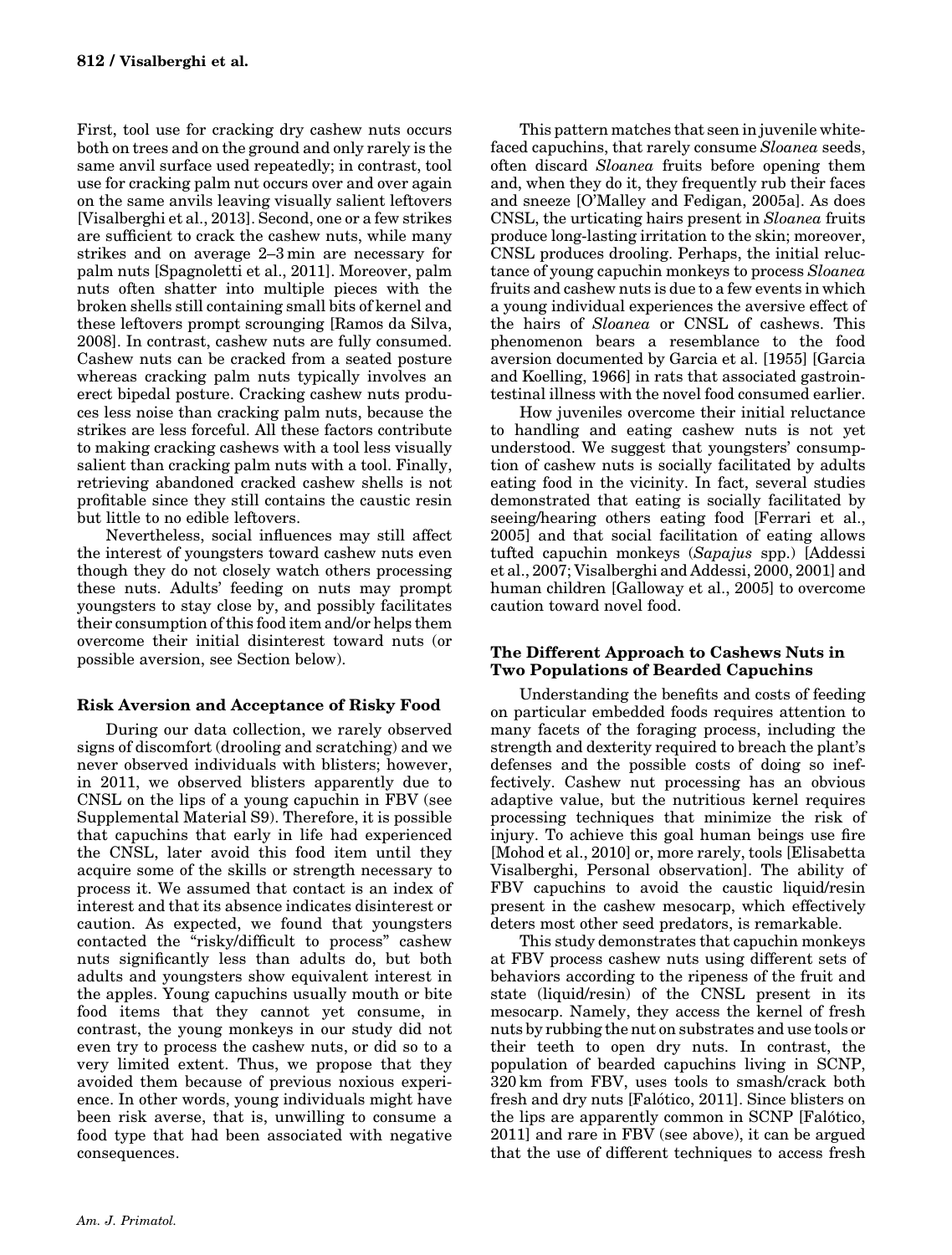and dry nuts reduces the risk of chemical burns for FBV capuchins. Thus, cashew nut processing in bearded capuchin monkeys may join the list of behaviors related to feeding and to social interactions [e.g., Panger et al., 2002; Perry, 2011] that are distinctively different across groups and that develop over a period of years in supportive social contexts. Future studies should investigate how differences across populations come about, particularly as close observation does not seem a likely contributor to learning how to process cashew nuts for the monkeys at FBV.

### ACKNOWLEDGMENTS

We thank Maria Conceição Fonseca de Oliveira and the whole Family M for logistic support and permission to work at FBV. We are grateful to Marino Junior Fonseca de Oliveira, Marcio Fonseca de Oliveira, and Rone Pires de Oliveira, our excellent field assistants, and to Valentina Truppa for useful suggestions. We are grateful to the two anonymous referees whose advices were very helpful.

#### REFERENCES

- Addessi E, Chiarotti F, Visalberghi E, Anzenberger G. 2007. Response to novel food and the role of social influences in common marmosets (Callithrix jacchus) and Goeldi's monkeys (Callimico goeldii). American Journal of Primatology 69:1–13.
- Agostini I, Visalberghi E. 2005. Social influences on the acquisition of sex-typical foraging patterns by juveniles in a group of wild tufted capuchin monkeys (Cebus nigritus). American Journal of Primatology 65:335–351.
- Boesch CH, Boesch-Achermann H. 2000. The chimpanzees of the Taï forest. Oxford: Oxford University Press. p 316.
- Canale GR, Guidorizzi CE, Kierulff MCM, Gatto C. 2009. First record of tool use by wild populations of the yellow-breasted capuchin monkey (Cebus xanthosternos) and new records for the bearded capuchin (Cebus libidinosus). American Journal of Primatology 71:1–7.
- Carpenter CR. 1935. Behavior of red spider monkeys in Panama. Journal of Mammalogy 16:171–180.
- Chalk J, Wright B, Lucas P, et al. 2016. Age-related variation in the mechanical properties of foods processed by Sapajus libidinosus. American Journal of Physical Anthropology 159:199–209.
- Coelho CG, Falotico T, Izar P, et al. 2015. Social learning strategies for nut-cracking by tufted capuchin monkeys (Sapajus spp.). Animal Cognition 18:911–919.
- De Moraes BLC, Da Silva Souto A, Schiel N. 2014. Adaptability in stone tool use by wild capuchin monkeys (Sapajus libidinosus). American Journal of Primatology 76:967–977.
- Eshchar Y, Izar P, Visalberghi E, Resende B, Fragaszy D. Submitted a. Ontogeny of nut-cracking behavior in wild bearded capuchins (Sapajus libidinosus): Links to growth, weaning and foraging. Animal Behaviour.
- Eshchar Y, Izar P, Visalberghi E, Resende B, Fragaszy D. In press. When and where to practice: social influence on the development of nut cracking in bearded capuchins (Sapajus libidinosus). Animal Cognition.
- Falotico T. 2011. Uso de ferramentas por macacos-prego (Sapajus libidinosus) do Parque Nacional Serra da Capivara - PI. (Doctoral dissertation). Retrieved from [http://www.teses.usp.](http://www.teses.usp.br/teses/disponiveis/47/47132/tde-04112011-171428/) [br/teses/disponiveis/47/47132/tde-04112011-171428/](http://www.teses.usp.br/teses/disponiveis/47/47132/tde-04112011-171428/)
- Ferrari PF, Maiolini C, Addessi E, Fogassi L, Visalberghi E. 2005. The observation and hearing of eating actions activates motor programs related to eating in macaque monkeys. Behavioural Brain Research 161:95–101.
- Ferreira RG, Emidio RA, Jerusalinsky L. 2010. Three stones for three seeds: natural occurrence of selective tool use by Capuchin monkeys (Cebus libidinosus) based on an analysis of the weight of stones found at nut-cracking sites. American Journal of Primatology 72:270–275.
- Fragaszy DM. 1986. Time budgets and foraging behavior in wedge-capped capuchins (Cebus olivaceous): age and sex differences. In: King F, Taub D, editors. Current perspectives in primate social dynamics. New York: Van Nostrand. p 159–174.
- Fragaszy D, Izar P, Liu Q, et al. 2016. Insights into life history of bearded capuchins (Sapajus libidinosus). Longitudinal records of body mass and reproduction. American Journal of Primatology. DOI: 10.1002/ajp.22509
- Fragaszy D, Izar P, Visalberghi E, Ottoni E, Oliveira M. 2004b. Wild capuchin monkeys (*Cebus libidinousus*) use anvils and stone pounding tools. American Journal of Primatology 64:359–366.
- Fragaszy DM, Adams-Curtis LE. 1997. Developmental changes in manipulation in tufted capuchins (Cebus apella) from birth through two years, and their relation to foraging andweaning. Journal of Comparative Psychology 111:201–211.
- Fragaszy DM, Biro D, Eshchar Y, et al. 2013. The fourth dimension of tool use: temporally enduring artefacts aid primates learning to use tools. Philosophical Transactions of the Royal Society B: Biological Sciences 368:20120410.
- Fragaszy DM, Feuerstein J, Mitra D. 1997. Transfers of food from adults to infants in tufted capuchins (Cebus apella). Journal of Comparative Psychology 111:194–200.
- Fragaszy DM, Pickering T, Liu Q, et al. 2010. Bearded capuchin monkeys' and a human's efficiency at cracking palm nuts with stone tools: field experiments. Animal Behaviour 79:321–332.
- Fragaszy DM, Visalberghi E, Fedigan LM. 2004a. The complete capuchin: the biology of the genus Cebus. Cambridge: Cambridge University Press. p 339.
- Gallina Toschi T, Caboni MF, Penazzi G, Lercker G, Capella P. 1993. A study on cashew nut oil composition. Journal of the American Oil Chemists' Society 70:1017–1020.
- Galloway AT, Addessi E, Fragaszy D, Visalberghi E. 2005. Social facilitation of eating familiar food in tufted capuchin monkeys (Cebus apella): does it involve behavioral coordination? International Journal of Primatology 26:181–189.
- Garcia J, Kimeldorf DJ, Koelling RA. 1955. Conditioned aversion to saccharin resulting from exposure to gamma radiation. Science 122:157–158.
- Garcia J, Koelling RA. 1966. Relation of cue to consequence in avoidance learning. Psychonom Science 4:123–124.
- Glander KE. 1982. The impact of plant secondary compounds on primate feeding behavior. American Journal of Physical Anthropology 25:1–18.
- Gunst N, Boinski S, Fragaszy DM. 2008. Acquisition of foraging competence in wild brown capuchins (Cebus apella), with special reference to conspecifics' foraging artefacts as an indirect social influence. Behaviour 145:195–229.
- Gunst N, Boinski S, Fragaszy DM. 2010a. Development of skilled detection and extraction of embedded prey by wild brown capuchin monkeys (Cebus apella apella). Journal of Comparative Psychology 124:194–204.
- Gunst N, Leca JB, Boinski S, Fragaszy D. 2010b. The ontogeny of handling hard-to-process food in wild brown capuchins (Cebus apella apella): evidence from foraging on the fruit of Maximiliana maripa. American Journal of Primatology 72:960–973.
- Hockings KJ, Sousa C. 2012. Differential utilization of cashew—a low-conflict crop—by sympatric humans and chimpanzees. Oryx 46:375–381.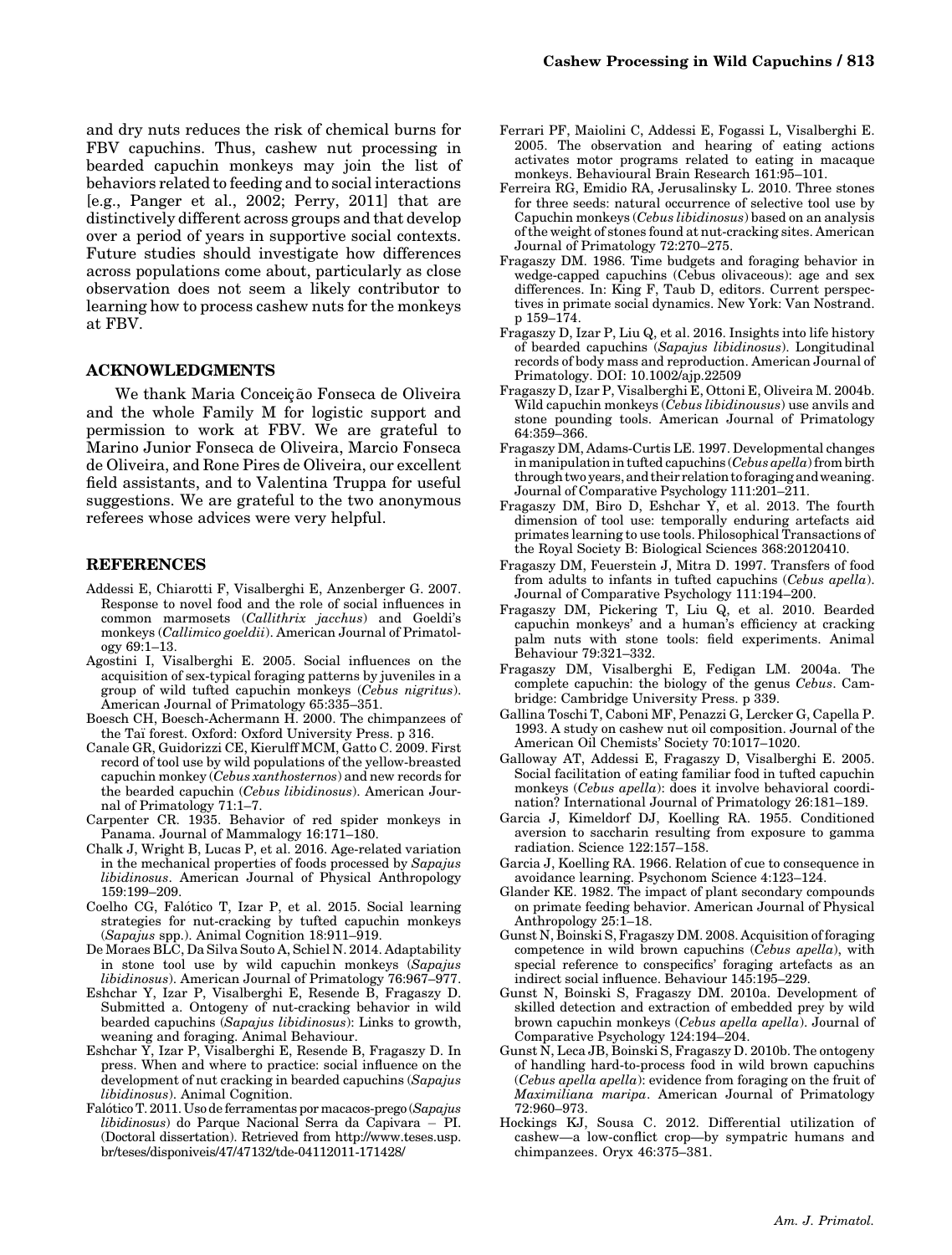- Hoppitt W, Laland KN. 2008. Social processes influencing learning in animals: a review of the evidence. Advances in the Study of Behavior 38:105–165.
- Hoppitt W, Samson J, Laland KN, Thornton A. 2012. Identification of learning mechanisms in a wild meerkat population. PLoS ONE 7:e42044.
- Janson CH, van Schaik CP. 1993. Ecological risk aversion in juvenile primates: slow and steady wins the race. In: Pereira ME, Fairbanks LA, editors. Juvenile primates: life history, development and behavior. Chicago: University of Chicago Press. p 57–74.
- Lambert JE. 2007. Primate nutritional ecology. In: Campbell CJ, Fuentes A, MacKinnon KC, Panger M, Bearder SK, editors. Primates in perspective. New York: Oxford University Press. p 482–495.
- Lee PC, Priston NEC. 2005. Human attitudes to primates: perceptions of pests, conflict and consequences for primate conservation. In: Paterson JD, Wallis J, editors. Commensalism and conflict: the human-primate interface. Madison: American Society of Primatologists. p 1–23.
- Luncz LV, Tiago Falotico, Eduardo Ottoni, Michael Haslam. 2015. Seasonal variation of food properties influences tool selection in wild capuchin monkeys (Sapajus libidinosus) at Serra da Capivara National Park, Brazil. Folia Primatologica 86:312.
- Lynch Alfaro JW, De Sousa e Silva J, Rylands AB. 2012. How different are robust and gracile capuchin monkeys? An argument for the use of Sapajus and Cebus. American Journal of Primatology 74:273–286.
- Lynch Alfaro JW, De Sousa e Silva J, Rylands AB. 2012. How different are robust and gracile capuchin monkeys? An argument for the use of Sapajus and Cebus. American Journal of Primatology 74:273–286.
- Mannu M, Ottoni EB. 2009. The enhanced tool-kit of two groups of wild bearded capuchin monkeys in the Caatinga: tool making, associative use, and secondary tools. American Journal of Primatology 71:242–251.
- Martin P, Bateson P. 1993. Measuring behaviour—an introductory guide. 2nd edition. Cambridge: Cambridge University Press. p 187.
- Massaro L, Liu Q, Visalberghi E, Fragaszy D. 2012. Wild bearded capuchin select hammer tools on the basis of both stone mass and distance from the anvil. Animal Cognition 15:1065–1074.
- Melin AD, Young HC, Mosdossy KN, Fedigan LM. 2014. Seasonality, extractive foraging and the evolution of primate sensorimotor intelligence. Journal of Human Evolution 71:77–86.
- Mendes FDC, Cardoso RM, Ottoni EB, Izar P, Villar DNA, Marquezan RF. 2015. Diversity of nutcracking tool sites used by Sapajus libidinosus in Brazilian Cerrado. American Journal of Primatology 77:535–546.
- Mitchell JD, Mori SA. 1987. The cashew and its relatives (Anacardium: Anacardiaceae). Memoirs of the New York Botanical Garden 42:1–76.
- Mohod A, Jain S, Powar AG. 2010. Pollution sources and standards of cashew nut processing. American Journal of Environmental Sciences 6:324–328.
- Moura ADA, Lee PC. 2004. Capuchin stone tool use in Caatinga dry forest. Science 306:1909–1909.
- O'Malley RC, Fedigan LM. 2005. Variability in food-processing behavior among white-faced capuchins (Cebus capucinus) in Santa Rosa National Park, Costa Rica. American Journal of Physical Anthropology 128:63–73.
- O'Malley RC, Fedigan LM. 2005. Evaluating social influences on food processing behavior in white-faced capuchins (Cebus capucinus). American Journal of Physical Anthropology 127:481–491.
- Oliveira PS, Marquis RJ. 2002. The cerrados of Brazil. Ecology and natural history of a neotropical savanna. New York: Columbia University Press. p 400.
- Ottoni EB, Resende BD, Izar P. 2005. Watching the best nutcrackers: what capuchin monkeys (Cebus apella) know about others' tool-using skills. Animal Cognition 24:215–219.
- Panger MA, Perry S, Rose L, et al. 2002. Cross-site differences in foraging behavior of white-faced capuchins (Cebus capucinus). American Journal of Physical Anthropology 119:52–66.
- Perry S, Jiménez JCO. 2012. The effects of food size, rarity, and processing complexity on white-faced capuchins' visual attention to foraging conspecifics. In: Hohmann G, Robbins M, Boesch C, editors. Feeding ecology in apes and other primates. Cambridge: Cambridge University Press. p 203–234.
- Perry S, Manson JH. 2008. Manipulative monkeys: The capuchins of Lomas Barbudal. Cambridge: Harvard University Press. p 368.
- Perry S. 2011. Social traditions and social learning in capuchin monkeys (Cebus). Philosophical Transactions of the Royal Society B: Biological Sciences 366:988–996.
- Peternelli Dos Santos L. 2015. Parametros nutricionais da ^ dieta de duas populações de macacos-prego: Sapajus libidinosus no ecótono Cerrado/Caatinga e Sapajus nigritus na Mata Atlantica. (Doctoral dissertation). Retrieved from ^ [http://www.teses.usp.br/teses/disponiveis/47/47132/tde-](http://www.teses.usp.br/teses/disponiveis/47/47132/tde-10082015-110633/)[10082015-110633/](http://www.teses.usp.br/teses/disponiveis/47/47132/tde-10082015-110633/)
- Plavcan JM, Kay RF. 1988. Sexual dimorphism and dental variability in platyrrhine primates. International Journal of Primatology 9:169–178.
- Ramos da Silva ED. 2008. Escolha de alvos coespecıficos na observação do uso de ferramentas por macacos-prego (Cebus libidinosus) selvagens. (Master's dissertation). Retrieved from [http://www.teses.usp.br/teses/disponiveis/47/47132/tde-](http://www.teses.usp.br/teses/disponiveis/47/47132/tde-12022009-152828/)[12022009-152828/](http://www.teses.usp.br/teses/disponiveis/47/47132/tde-12022009-152828/)
- Rapaport LG, Brown GR. 2008. Social influences on foraging behavior in young nonhuman primates: learning what, where, and how to eat. Evolutionary Anthropology: Issues, News, and Reviews 17:189–201.
- Resende BD, Ottoni EB, Fragaszy DM. 2008. Ontogeny of manipulative behavior and nut-cracking in young tufted capuchin monkeys (Cebus apella): A perception-action perspective. Developmental Science 11:828–840.
- Resende BD, Nagy-Reis MB, Lacerda FN, Pagnotta M, Savalli C. 2014. Tufted capuchin monkeys (Sapajus sp) learning how to crack nuts: does variability decline throughout development? Behavioural Processes 109: 89–94.
- Rosen T, Fordice DB. 1994. Cashew nut dermatitis. Southern Medical Journal 87:543–546.
- Sirianni G, Visalberghi E. 2013. Wild bearded capuchins process cashew nuts without contacting caustic compounds. American Journal of Primatology 75:387–393.
- Souto A, Bione CB, Bastos M, et al. 2011. Critically endangered blonde capuchins fish for termites and use new techniques to accomplish the task. Biology Letters 7:532–535.
- Spagnoletti N, Visalberghi E, Ottoni E, Izar P, Fragaszy D. 2011. Stone tool use by adult wild bearded capuchin monkeys (Cebus libidinosus). Frequency, efficiency, and tool selectivity. Journal of Human Evolution 61:97–107.
- Spagnoletti N, Visalberghi E, Verderane MP, et al. 2012. Stone tool use in wild bearded capuchin monkeys, Cebus libidinosus. Is it a strategy to overcome food scarcity? Animal Behaviour 83:1285–1294.
- Spinozzi G, Truppa V, Lagana T. 2004. Grasping behavior in tufted capuchin monkeys (Cebus apella): Grip types and manual laterality for picking up small food item. American Journal of Physical Anthropology 125:30–41.
- Truppa V, Spinozzi G, Lagan T, et al. 2016. Versatile grasping ability in power grip actions by tufted capuchin monkeys (Sapajus spp.). American Journal of Physical Anthropology 159:63–72.